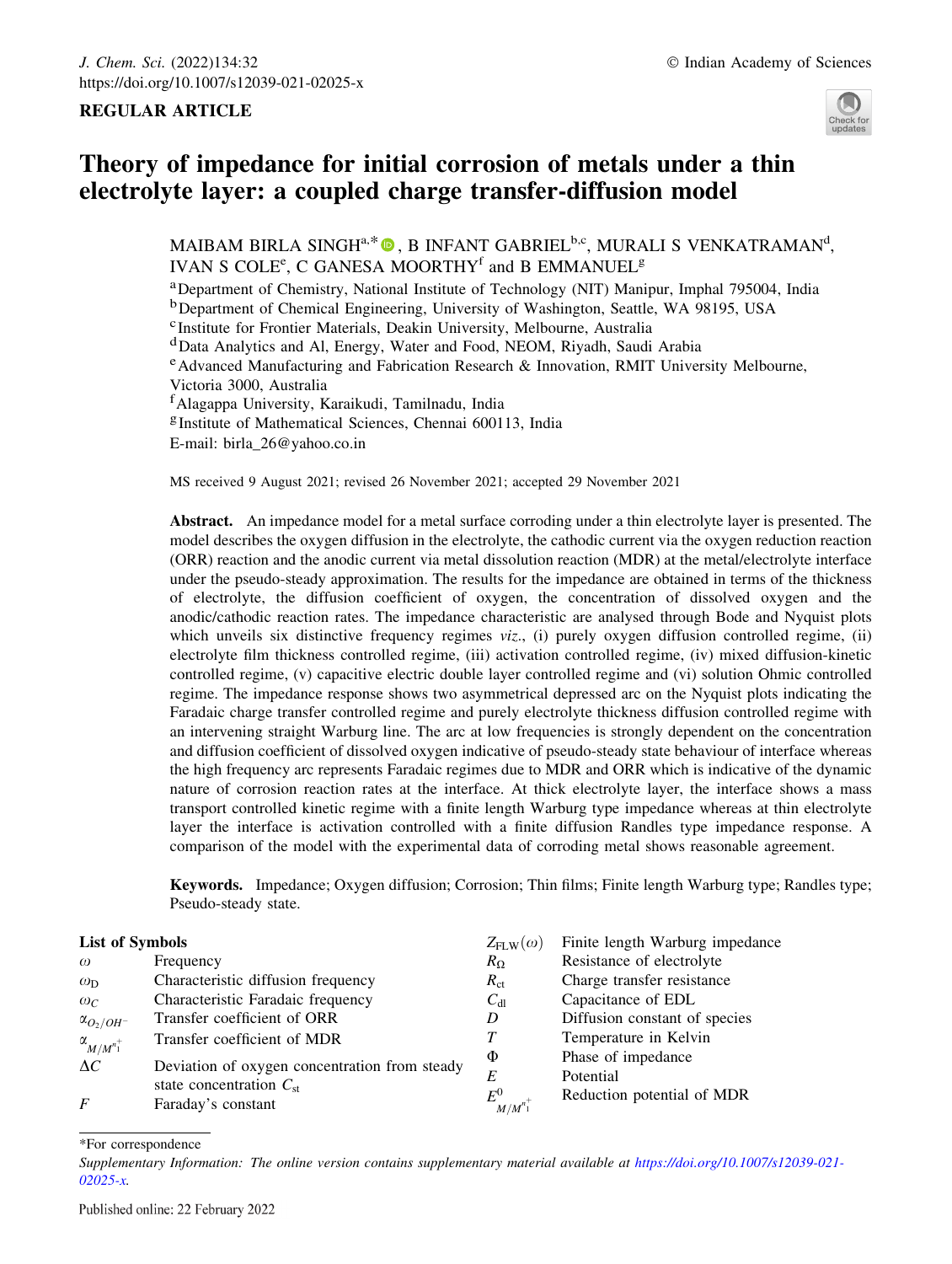| $E_{O_2/OH^-}^{0}$ | Reduction potential of ORR       |
|--------------------|----------------------------------|
| R                  | Universal gas constant           |
| $Z'(\omega)$       | Real component of impedance      |
| $Z''(\omega)$      | Imaginary component of impedance |
| $ Z(\omega) $      | Magnitude of impedance           |
|                    |                                  |

#### 1. Introduction

Corrosion is a complex electrochemical multiscale and multiphysics process that takes place at metal-electrolyte interface. $1-8$  It depends strongly on the microclimatic factors like wet/dry conditions (temperature, humidity or airing), microstructure of the underlying metal, $7<sup>8</sup>$  the thickness and composition of electrolyte (consisting of dissolved sulphates  $(Na_2SO_4)$  and chlorides (NaCl)) in contact with the metal,  $7-19$  and pH.  $16-18$ 

Under atmospheric conditions a metal may come in contact with an electrolyte (formed by condensation of moisture) either as a droplet or thin film and react with the dissolved oxygen in the presence of salts resulting in gradual destruction of the material.<sup>7,8</sup> Generally, the interaction between the metal surface and atmospheric conditions defines the thickness and the composition of the electrolyte layer in contact. The component of the atmosphere which influence the corrosion process in a thin electrolye are mainly oxygen, water and atmospheric pollutants like  $SO<sub>2</sub>$  and NO. Also, the kinetics of corrosion reaction is largely affected by a combined interaction of electrolyte thickness and the individual electrode reaction. Since oxygen reduction reaction (ORR) is a dominating cathodic reaction during the corrosion process, the dependence of the corrosion rate on the oxygen is very important to understanding of the corrosion mechanism. Usually ORR associated with atmospheric corrosion is controlled by the dissolution rate of oxygen from the air and the mass-transport of the dissolved oxygen gas from the electrolyte/air interface towards the electrode surface. These are the critical factor affecting the rate of ORR. However the mass-transport in turn depends greatly on the thickness and size of electrolyte layer (aerosols) in contact with the metal surface, the electrode geometry and amount of dissolve salts. To understand the effect of electrolyte layer thickness on corrosion of metal in contact with the electrolyte, Tomashov proposed an empirical model describing the process of atmospheric corrosion in thin electrolytic film. The process of atmospheric corrosion according to Tomashov $9$  may occur in four different situations depending on the thickness of electrolyte layer L in contact:

- Dry atmospheric corrosion  $(L<10$  nm) corrosion proceeds at negligibly small rates
- Moist atmospheric corrosion (10 nm  $\leq L < 1$  µm) - corrosion is anodically controlled inhibited further by the reduction of thickness with passivation and lack of water molecules for hydration of dissolved metal ions
- Wet atmospheric corrosion  $(1 \mu m \leq L \leq 1 mm)$  controlled by cathodic process i.e., the diffusion of oxygen in the electrolyte layer
- Complete immersion  $(L > 1$  mm) corrosion rate shows a maximum when transitioning from moist (anodic control) to wet (cathodic control) conditions.<sup>18</sup> This maximum was found to be different for different physical conditions.

Although the Tomashov's model is a widely accepted conceptual empirical model for atmospheric corrosion which indicate the dependence of corrosion rate on the thickness of electrolyte layer, it lacked the quantitative and the mechanistic description of the relationship between the electrochemical kinetics and the film thickness. However an interesting feature of the model is the anticipation of a critical electrolyte film thickness, positing a transition from a plateau in corrosion rate when a constant diffusion layer was attained to cathodically controlled corrosion limited diffusion of the dissolved oxygen to the reaction surface.<sup>9</sup> The corrosion rate increases as the film thickness decreases under the so-called ''critical thickness'' and further transition into reduced (anodic controlled) due to lower solubility of corrosion product in smaller volume. Finally, for very thin electrolyte thickness, the corrosion proceeds at very low rates.

There has been experimental studies to understand the transition from bulk, fully imersion kinetics to thin film kinetics.<sup>12</sup> However, different workers have reported different values of critical thickness. For e.g., Nishikata *et al.*,<sup>14–16</sup> reported that the critical electrolyte film thickness exist in the vicinity of 1 mm. Similarly experimental works by Stratmann et al.,<sup>10–12</sup> and Frankel et al.,<sup>20</sup> corroborate the presence of critical electrolyte film thickness between 500  $\mu$ m to 1 mm. The exact value of critical thickness is still not clear. It is suggested that the critical value denotes the minimum thickness at which boundary layer established by natural convection dictates mass transport.<sup>21, 22</sup> A proper quantification of the corrosion rates with respect to various factors influencing corrosion under a thin electrolyte film is required to advance our understanding.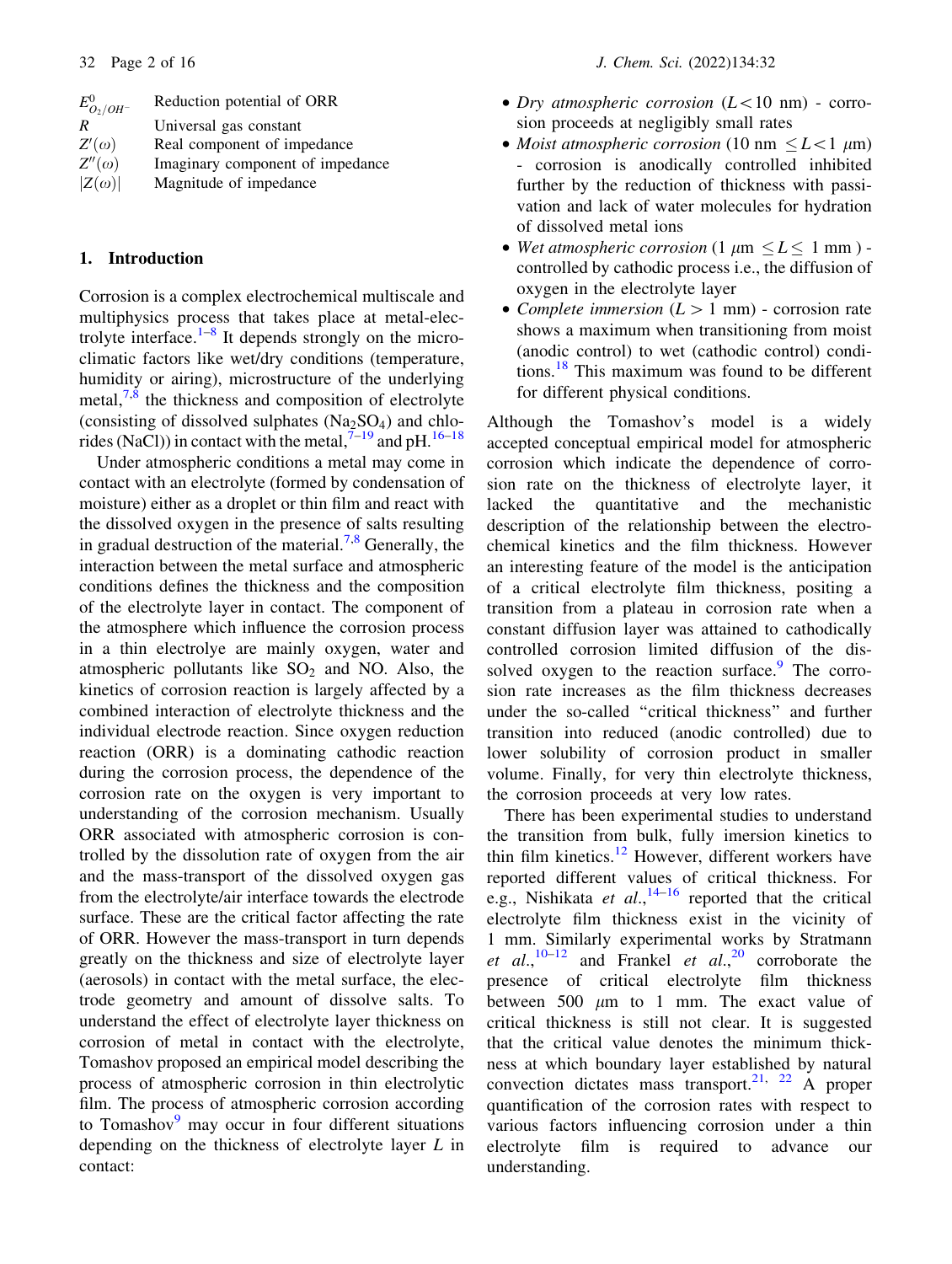In general, corrosion is an electrochemical process and the process of corrosion may be studied employing electrochemical techniques. The experimental studies to understand the corrosion under a droplet or in contact with a thin electrolyte layer of pure metal (like iron,  $10-16,23$  magnesium,  $24$  copper,<sup>25,26</sup>) and alloys (like Al-Mg,<sup>26</sup> Al-Zn,<sup>27,28</sup> etc.) have been made using Kelvin probe,  $10-16,23$  electrochemical impedance spectroscopy  $(EIS), \frac{14-16}{23,25}$ polarization,  $25,29$  electrochemical noise,  $30$  or a combination of methods. $31,32$  Studies have been made to have analyzed corrosion reaction under mixed transfer-diffusion control for potentiostatic current transient, and under constant current conditions.  $33,34$ However, the presence of extremely thin electrolyte makes it is difficult for conventional electrochemical techniques employing Luggin probes to obtain a uniform current and the solution resistance is very high<sup>14,35</sup>. Thus a severe limitation of the conventional steady-state techniques comes from the electrolyte resistance located between the equipotential surface defined by the reference electrode and the working electrode. In such conditions due to an extremely high ohmic drop and a non-uniform current (potential) distribution over a working electrode produces serious errors in the measurement of the atmospheric corrosion rate and Faradiac process. It is difficult to obtain accurate results of the corrosion processes at large ohmic drop compared with Faradaic overvoltage due to reaction. The potentiostatic modes are affected and the ohmic drop in thin electrolyte layer can introduce considerable error in electrochemical polarization measurements and hence the current (galvanostatic) techniques may be incorrect in extracting the electrochemical quantities like polarization resistance and ohmic resistance. Furthermore, accurate in-situ corrosion rate monitoring, i.e. without errors due to inhomogeneous current distribution, can be done even during the drying process when only a very thin layer of water is present on the specimen surface.<sup>35</sup> Owing to complex nature of atmospheric corrosion, studies focussing on experimentally understanding the mechanism and the rates of ORR and also oxygen diffusion as a function of the thickness of electrolyte film employing a single electrochemical technique is not encourage. Since each electrochemical technique has advantages and limitations, often a synergistic use of various techniques is desirable to obtain a meaningful result. A combination of experimental data (obtained through a synergistic correlation of various experimental techniques) with mathematical corrosion model should be a solution to understand

the complex process of (atmospheric) corrosion. To this end, multiscale modelling approaches,  $2-4,36$  to integrate various complex processes involved in atmospheric corrosion is proposed to bridge the gap between electrochemical quantification and outcome of corrosion experiments.

There has been theoretical modelling of the corrosion of metal under a thin electrolyte, $36-45$  for various situations. The recent developments in the research of atmospheric corrosion for thin electrolyte films and droplets have been sumarized in the reviews by Simillion et al.,<sup>4</sup> and Koushik et al.<sup>46</sup> A recent perspective by Sadikhani and Blackwood, $47$  highlights the importance of finite element methods for thin film corrosion modelling and the need for dynamic electrolyte thickness modelling in conjunction with moving boundary modelling. Also Cole, $48$  have reviewed the progress in atmospheric corrosion of galvanised steel and zinc and emphasised on the need to include multi-layered structures and compact layer structures in oxide layer formed, its role in ORR in corrosion modelling of porous oxide under the thin electrolyte layer. Further, it was stressed that semi-conducting nature of the oxide and the defects are important factors that controls the growth and dissolutions of oxides.<sup>48</sup>

We also have advanced a model for free corrosion of the metal under a thin electrolyte film under pseudo-steady state diffusion of oxygen in the electrolyte layer where the anodic metal dissolution reaction (MDR) and cathodic oxygen reduction reaction (ORR) densities balance to provide a zero net current density at the metal surface. $37-41$  Our model presented a non-linear dependence of dissolved oxygen concentration at the metal surface with the corrosion current density and predicted the corrosion potential by establishing ''thin-electrolyte layer'' (mass-transfer) corrections to the mixed-potential theory. Similar models for the corrosion under a thin electrolyte layer have been developed employing the numerical multi-ion transport and reaction models to understand the influence of electrolyte flim thickness, dissolved salt (NaCl) concentration and geometry on the oxygen reduction current.<sup>42,43</sup> However, to best of our knowledge, no theoretical model of corrosion under a thin electrolyte layer has been able to explain the Tomashov's empirical model.

Here, in this work, we develop an impedance based model including both charge transfer and mass transport effect as an alternative to our current based model, $37-41$  employing the basic model framework,  $39$ for the impedance of corrosion of metal under a thin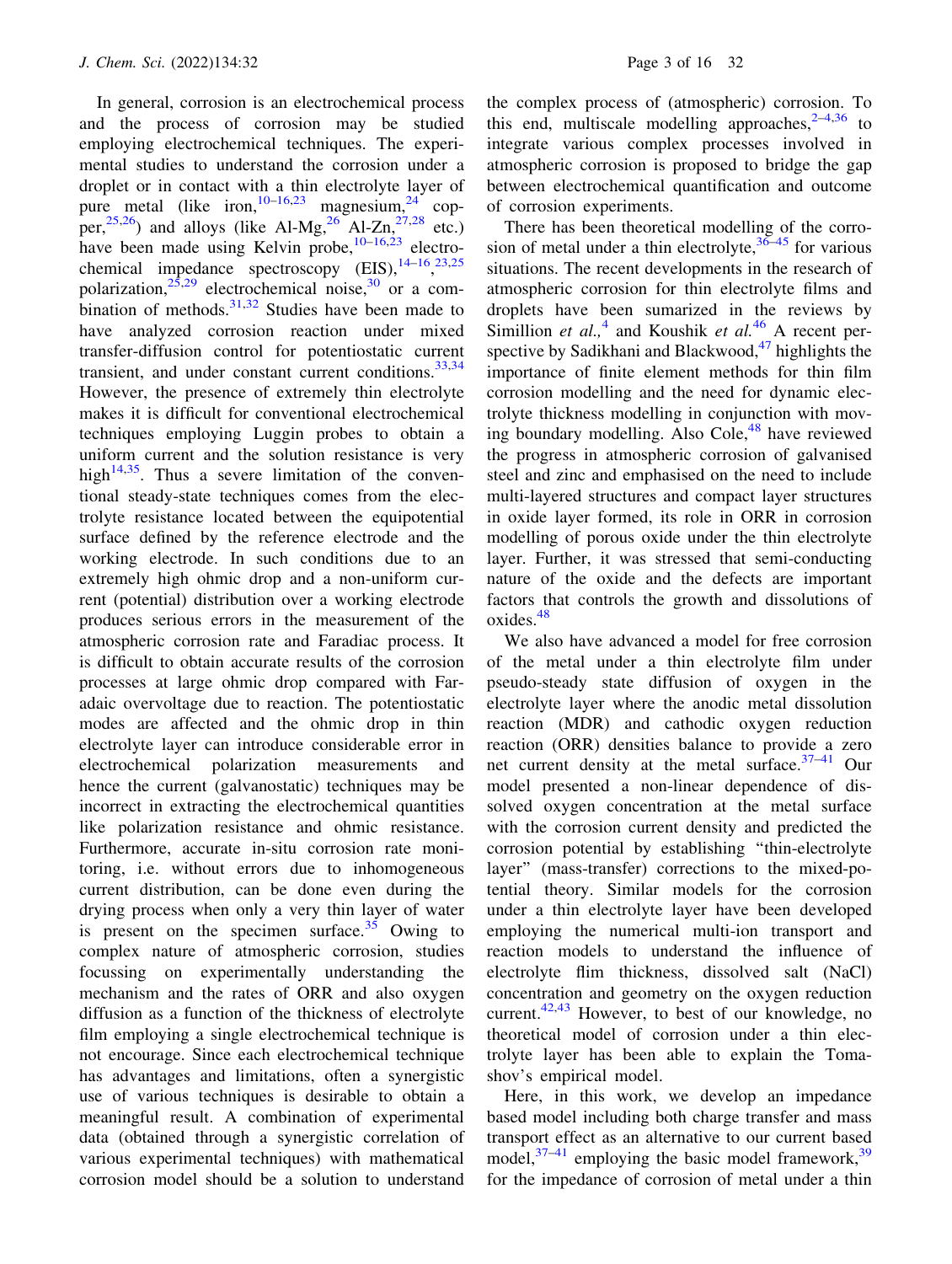film. Particularly we are interested in developing an impedance model, since ESI is non-destructive electrochemical technique that can be used to investigate bulk as well as interface process with time constants ranging from minutes down to microseconds. It can be used to investigate the electrode kinetics of a reaction in electrolyte film in corrosion studies, and double layer kinetics. In the case of a corroding interface in which, the nature of both the metal and the thickness of electrolyte solution exerts an influence on the charge transfer processes occurring there, ESI is particularly advantageous to probe the interface. This paper is organized as follows: (i) following our earlier work, $39$  we describe the problem of corrosion of metal under a thin electrolyte layer involving a coupled dissolved oxygen diffusion limited-charge transfer process. The Faradaic process viz., the MDR current density is described by the Butler-Volmer expression and ORR current density is given by the stoichiokinetic equation,  $37,49$  (ii) we summarize the impedance model and its analytical solutions, (iii) we analyse the results of the model by comparing with experiments and finally establishing the conclusions of our work.

# 2. Impedance model for metal corrosion under a thin electrolyte layer

To develop a theory for the corrosion of metal under a thin electrolyte layer, we consider a general situation as shown in Figure 1. Four steps are recognized:  $16,37$  (i) dissolution of  $O_2$  from the air into the electrolyte layer, (ii) diffusion of  $O_2$  through the electrolyte film, (iii) charge transfer at the metal/electrolyte interface due to ORR and MDR and finally (iv) diffusion of reaction product ( $OH^-$  and  $M^{n_1^+}$ ) from the metal surface. At the air-electrolyte interface, the concentration of dissolved oxygen  $C$  is assumed to be in equilibrium with the oxygen in atmosphere  $C<sup>sat</sup>$  (i.e.,  $C = C<sup>sat</sup>$ ) as given by Henry's law.<sup>50</sup>  $C<sup>sat</sup>$  depends on the amount of salt dissolved, $51$  at the given temperature and pressure. The ORR may take place by either  $2e^-$  or  $4e^-$  or both pathways depending on the type of metal, pH, concentration of dissolved salts, etc.<sup>51</sup> This process occurs simultaneously with the MDR (inherently faster than ORR) leading to the formation of OH<sup>-</sup>. Typically oxygen diffusion is the rate-determining step in the corrosion of an active metal under a thin electrolyte film.

The two Faradaic processes viz., MDR and ORR constitute the corrosion process. MDR is represented as a single step process: $52$ 



Figure 1. Schematic illustration of various process of metallic corrosion under a thin electrolyte layer of thickness L in presence of dissolved salts (NaCl) under an applied potential perturbation  $E = E_0 e^{i\omega t}$ . Here the red dotted arrow line is indicative of the anodic MDR given by equation 1, the black arrow line is indicative of cathodic ORR given by equation 2 and the corresponding current densities for MDR and ORR are  $i_{M/M_1^{\pi_1^+}}$  and  $i_{O_2/OH^-}$  respectively. The black dotted arrow line indicates the phenomenological diffusion length  $(\sqrt{D/\omega})$  characteristic of the oxygen diffusion in the electrolyte layer. The electrolyte layer is assumed to be saturated with dissolved oxygen whose concentration is  $C^{\text{sat}}$ .

$$
M(s) \underset{k_b}{\overset{k_f}{\rightleftharpoons}} M^{n_1^+}(aq) + n_1 e^{-}
$$
 (1)

The reduction of oxygen may take place via two or more different pathways.<sup>53</sup> However since the functional form of ORR kinetics derived using the stoichiokinetic equation approach remains unchanged,  $37,49$ we use a single representative reaction

$$
O_2(aq) + 2H_2O(l) + 4e^- \to 4OH^-(aq)
$$
 (2)

to describe the reduction of oxygen in the thin (neutral or basic) electrolyte layer. We have developed an impedance model for initial corrosion of metals under a thin electrolyte layer in presence of electric double layer (the details of mathematical derivations are provided in supplementary information).

The total impedance density  $Z(\omega)$ , may be written as

$$
Z(\omega) = \frac{1}{\left[\frac{1}{R_{\rm ct}} + \frac{n_2 F C_{\rm st} f'_{\rm st}}{(1 + \tanh(\sqrt{\frac{1}{\omega/\omega_{\rm L}}})/(\sqrt{\frac{1}{\omega/\omega_{\rm L}}})} + \frac{1}{\omega C_{\rm dl}}\right]}
$$
(3)

where  $R_{ct}$  is the charge transfer resistance and  $C_{dl}$  is the EDL capacitance. The quantity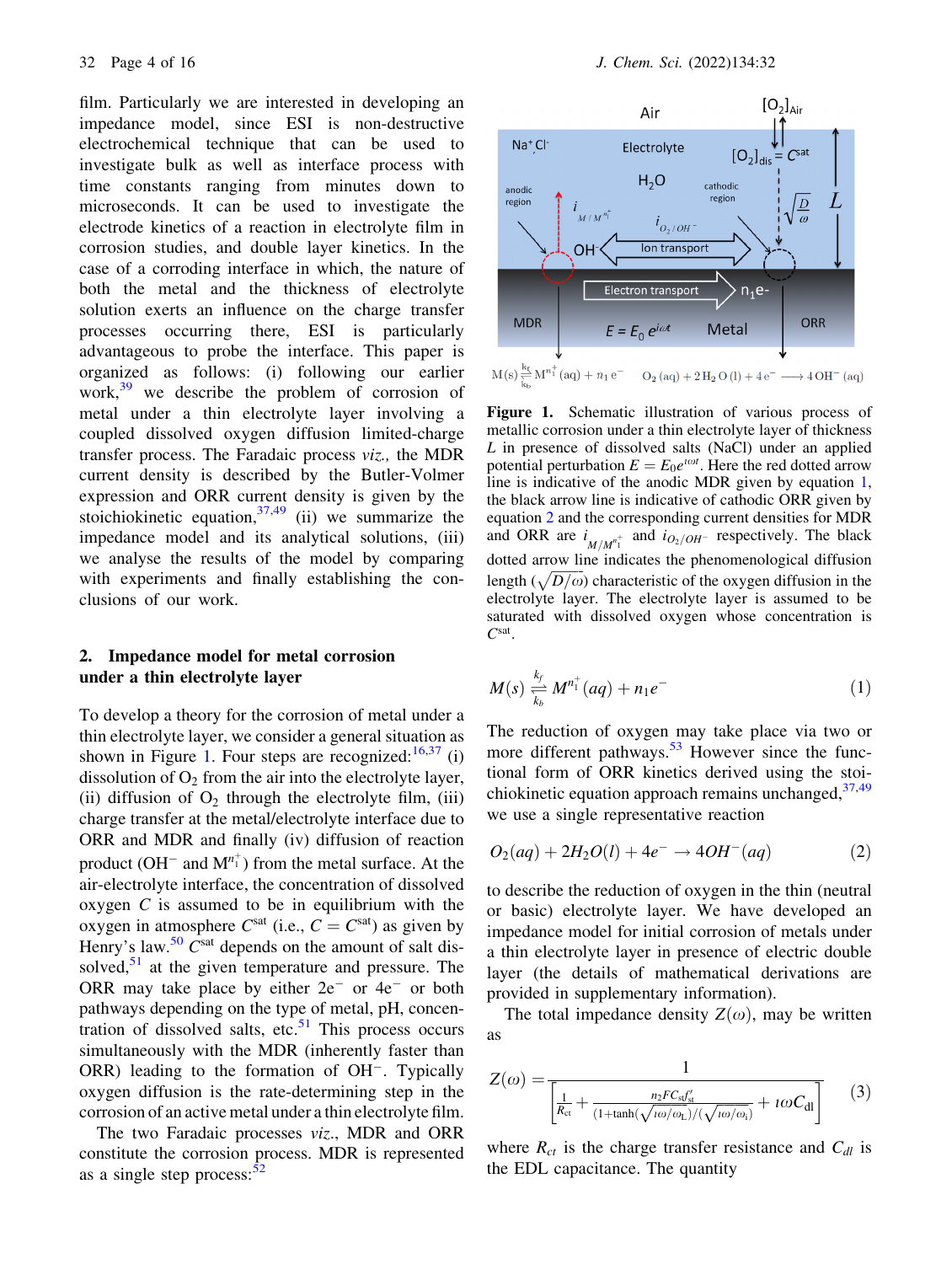$$
\omega_{\rm i} = f_{\rm st}^2/D = \left(\frac{i_{\rm st}}{n_2 F C_{\rm st}}\right)^2 \frac{1}{D} \tag{4}
$$

is the characteristic frequency related to the steady state current and denotes the competition of Faradaic process to that of diffusion process in the thin electrolyte film. Here,  $f_{st}$  has a dimension of m/s and defines the rate of charge transfer due to corrosion. Further the quantity

$$
\omega_{\rm L} = D/L^2 \tag{5}
$$

is the characteristic frequency associated with diffusion and characterizes the finite thickness of electrolyte layer in the system. The second term in the denominator in r.h.s of equation 3 may be further simplified substituting the value of  $f'_{st} =$  $(i_{st}\alpha_{O_2/OH^-})/(RTC_{st})$  (see supplimentary information for more details) for steady state assuming that the perturbation in potential have small effect of exchange current density to obtained a more recognisable impedance expression  $as^{54,55}$ 

$$
\frac{1}{Z(\omega)} = \frac{1}{R_{\rm ct}} + \frac{1}{R_{\rm D} \left\{ 1 + \frac{\tanh(\sqrt{\iota \omega/\omega_{\rm L}})}{(\sqrt{\iota \omega/\omega_{\rm i}})} \right\}} + \iota \omega C_{\rm dl}
$$
(6)

where  $R_{\rm D}=RT/(n_2F\alpha_{O_2/OH^-}i_{\rm st})$  is the resistance associated with mass transport of oxygen which depends on steady state current density of ORR. Now accounting the Ohmic resistance of the electrolyte, the total impedance of thin electrolyte layer given by equation 6 may be written explicitly as

$$
Z(\omega) = R_{\Omega} + \frac{1}{\frac{1}{R_{\alpha}} + \frac{1}{R_{\Omega} + Z_{\text{FLW}}} + \iota \omega C_{\text{dl}}}
$$
(7)

where

$$
Z_{FLW} = \frac{Z_D \tanh(L\sqrt{\iota\omega/D})}{\sqrt{\iota\omega/D}}
$$
\n(8)

is the finite length Warburg  $(FLW)$ ,<sup>54,55</sup> impedance which shows the relationship between the coefficient and the thickness of the electrolyte film with impedance co-efficient

$$
Z_{\rm D} = \frac{RT}{n_2^2 F^2 \alpha_{O_2/OH^-} C_{\rm st} D} = \frac{R_{\rm D}}{|k_2^{-1}|}
$$
(9)

Since  $|k_2^{-1}|$  has a dimension of length and characterized the effective thickness of steady state layer where the concentration is varied, thus  $Z<sub>D</sub>$  may be physically interpreted as diffusion resistance  $R<sub>D</sub>$  per unit length in

the finite electrolyte layer. The finiteness of the electrolyte is associated with the impedance  $Z_{\text{FLW}}$  given by equation 8. The effect of electrolyte layer thickness on  $Z_{FLW}$  is show in the supporting information Figure S1, Supplementary Information.

#### 2.1 Limiting cases

The limiting impedance for thin and thick electrolyte layer may be obtained from equation 7 as follows:

Case (a): For very thin electrolyte layers  $L \rightarrow 0$ (corresponding to dry to moist atmospheric corrosion), the effect of mass transport is negligible and the interfacial response is kinetic controlled with impedance

$$
Z(\omega) = R_{\Omega} + \frac{1}{\frac{1}{R_{\text{ct}}} + \frac{1}{R_{\text{D}}} + \iota \omega C_{\text{dl}}}
$$
(10)

The impedance expression suggest a combination of two parallel impedance viz., the charge transfer impedance  $(R<sub>ct</sub>)$  and diffusion layer  $(R<sub>D</sub>)$  impedance in series with EDL capacitance and Ohmic impedance. This limit corresponds to Randles situation of Faradiac charge transfer,  $56-59$  in presence of finite length diffusion. The impedance response of such situation may be identified in the Nyquist plot as a combination of an arc at high frequency and straight Warburg line at low frequency.

Case (b): For thick electrolyte layer with  $L \to \infty$ (corresponding to wet to complete immersion) we have the semi-infinite diffusion limit whose impedance is given by

$$
Z(\omega) = R_{\Omega} + \frac{1}{\frac{1}{R_{\text{ct}}} + \frac{1}{R_{\text{D}}(1 + \sqrt{\omega_i/\omega_{\text{L}}})} + \iota\omega C_{\text{dl}}}
$$
(11)

This limit corresponds to a situation where the FLW impedance,  $54,55$  results in Warburg impedance,  $60,61$ and can be identified in the Nyquist plots as two arcs with an intervening Warburg line which forms a part of the (usually) larger arc at low frequency. The arc at high frequency is characterized by  $\omega_{\Omega}$  and at low frequency is characterized by  $\omega_D$ . The features that arise due to the competition between the Faradaic processes and electrolyte layer thickness dependent diffusion of oxygen are characterized by two frequencies  $\omega_i$  and  $\omega_L$ .

Case (c): For electrolyte thickness comparable to diffusion length  $L \sim L_D$  (corresponding to moist-wet conditions), at a characteristic critical diffusion frequency  $\omega_D$ , the FLW impedance is described by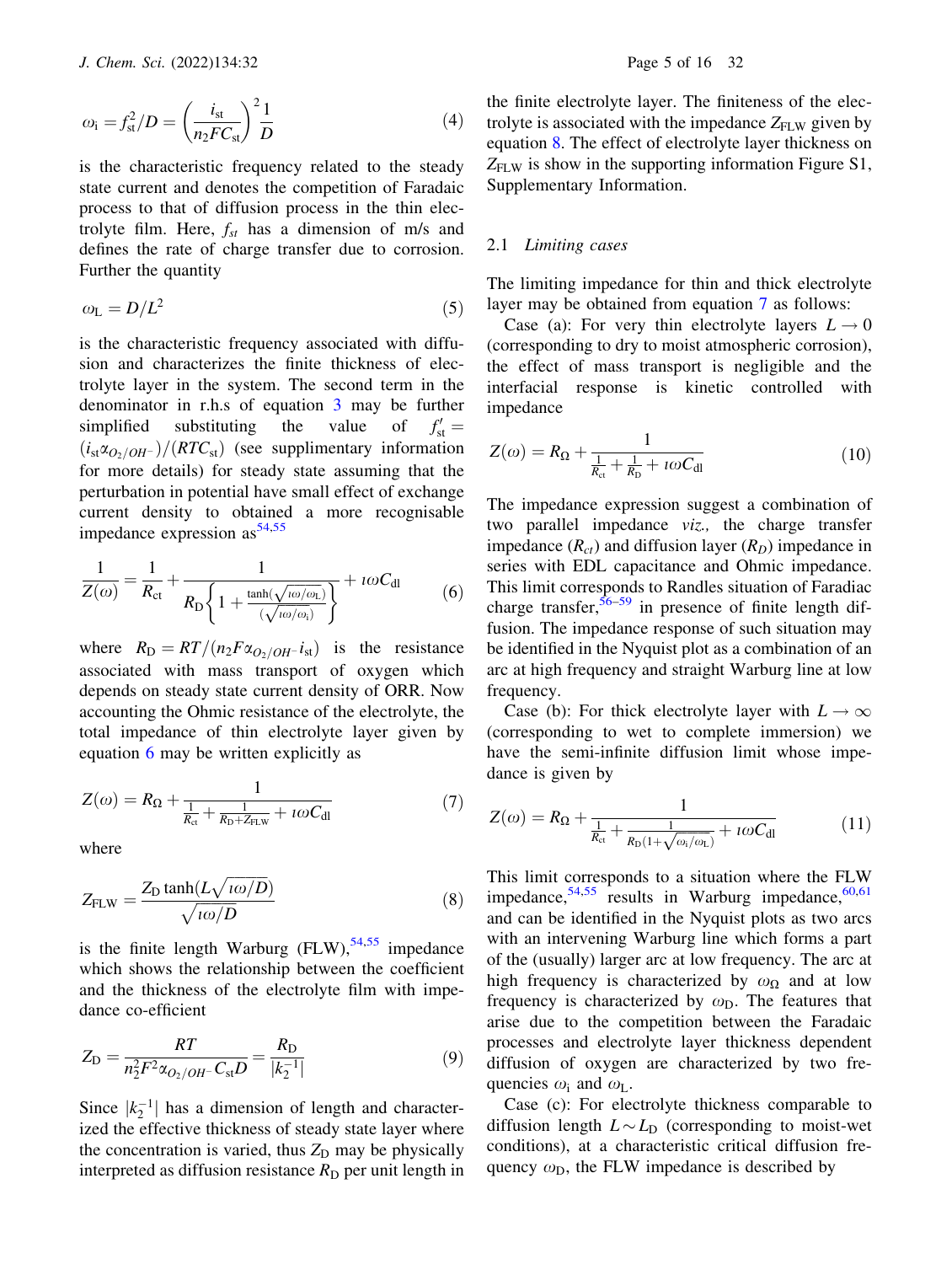$$
Z_{FLW} = \frac{Z_D \tanh(\sqrt{i\Lambda})}{\sqrt{i\omega/D}}
$$
(12)

where  $\Lambda$  is a finite dimensionless length equal to square of the ratio of the system's finite length  $L$  to the diffusion length of the system  $L_D$  i.e  $\Lambda = (L/L_D)^2$  and  $Z_D$  is given by equation 9. The overall impedance in such cases is

$$
Z(\omega) = R_{\Omega} + \frac{1}{\frac{1}{R_{\text{ct}}} + \frac{1}{R_{\text{D}} + (Z_{\text{D}} \tanh(\sqrt{i\Lambda})) / \sqrt{i\omega/D}} + i\omega C_{\text{dl}}}
$$
(13)

The limiting cases (a), (b) and (c) in a corroding system arises due to the combination of MDR and diffusion limited ORR in varied finite thick electrolyte layer under various atmospheric conditions. Unlike the response of pure diffusion controlled single step redox reaction, i.e.,  $O + ne^- \rightleftharpoons R$  (Randles situation,<sup>57–59</sup>) and the diffusion in finite thick electrolyte layer (finite length Warburg type impedance,  $54,55$ ) the combination of MDR and diffusion limited ORR reaction in finite electrolyte layer in contact with metal surface give rise to a variety of coupled features (see results and discussion) not observed in earlier models.  $33,34,62$ 

#### 3. Results and Discussions

In this section we first discuss the various impedance characteristic frequencies pertaining to our impedance model equation 7. We also compare various limiting cases to provide physical significance of the associated situation in corrosion of metal under a thin electrolyte layer. Further we discuss the dependence of electrochemical impedance on electrolyte thickness, diffusivity of oxygen and change in anodic/cathodic rates. Finally, we compare the prediction of our theoretical impedance model with the experimental corrosion data.

# 3.1 Impedance characteristics and phenomenological frequencies

An important quantity that may be obtained from ESI is the time scale of impedance response which characterized the associated electrochemical phenomena. Figure 2 show the graphical illustration of qualitative impedance characteristic (six regimes) and the possible five phenomenological characteristic frequencies associated with our impedance model equation 7 pertaining to the corrosion of metal under a thin



Figure 2. Schematic illustration of impedance characteristics indicating the various phenomenological frequencies and their associated regimes in Bode plot representation. The upper panel shows the log (limpedancel) vs. log (frequency) plot and the lower panel shows the phase vs log (frequency) plot.

electrolyte. The six regimes (see Figure 2) are identified as (i) purely diffusion resistance controlled regime (I), electrolyte layer thickness regime (II), activation controlled regime (III), mixed diffusion-kinetic controlled regime (IV), capacitive EDL controlled regime (V) and Ohmic controlled regime (VI). The associated characteristic frequencies associated with these six regimes are viz., (i) diffusion layer frequency  $\omega_D = D/L_D^2$ , which characterizes the diffusion time scales, (ii) finite electrolyte layer frequency  $\omega_L = D/L^2$ , which characterizes the diffusion of dissolved oxygen in the finite thickness electrolyte layer L, (iii) charge transfer relaxation frequency  $\omega_{\text{ct}} = (R_{\text{ct}} C_{\text{dl}})^{-1}$ , which characterizes the time of relaxation of coupling of the MDR and the EDL capacitance, (iv) frequency depending on corrosion current  $\omega_i = \left(\frac{i_{st}}{n_2FC_{st}}\right)^2 \frac{1}{D}$  which describes the relaxation time of ORR current flowing in the diffusion layer at steady state and (v) the electrolyte layer bulk relaxation frequency  $\omega_{\Omega} = (R_{\Omega} C_{\text{dl}})^{-1}$  also called the Ohmic relaxation frequency which describes the time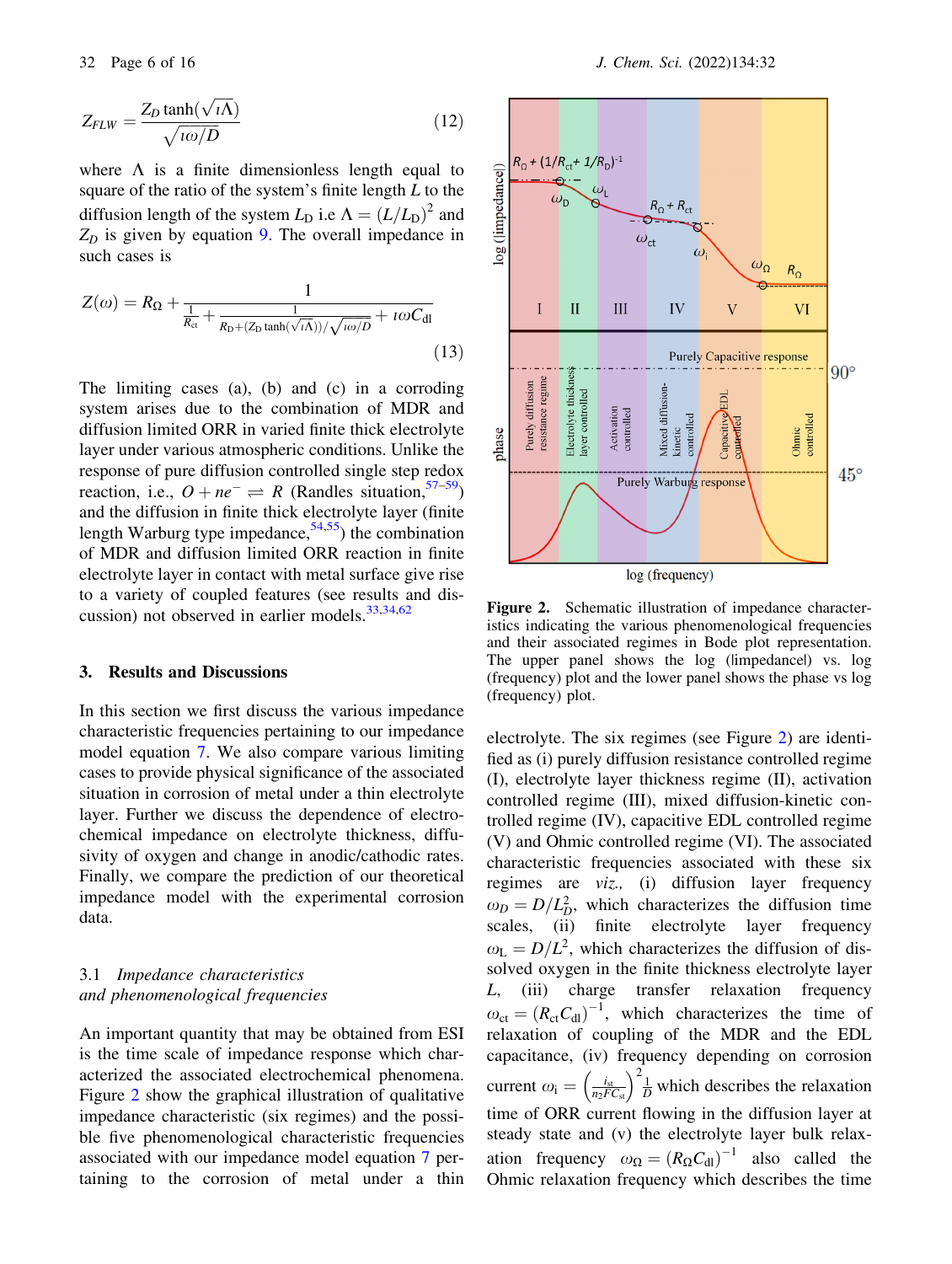scale of relaxation of the bulk couple with the EDL capacitance.

The impedance characteristic of the six regimes are as follows :

(1) At very low frequencies  $\omega < \omega_D$ , we observe the purely diffusion resistance controlled regime (I in Figure 2) where the magnitude of the slope of log  $|Z|$  vs log  $\omega$  plot is zero and we have an impedance plateau with

$$
Z(\omega < \omega_{\rm D}) = R_{\Omega} + \left(\frac{1}{R_{\rm ct}} + \frac{1}{R_{\rm D}(1 + \sqrt{\omega_{\rm i}/\omega_{\rm L}})}\right)^{-1}
$$
(14)

Correspondingly the phase plots (lower panel) in Figure 2 shows the phase is less than  $45^{\circ}$  and tends to zero in the plateau region of impedance.

- (2) At frequencies in the range  $\omega_{\rm D} < \omega < \omega_{\rm L}$ , we see the onset of electrolyte thickness dependent diffusion regimes (II) where the slope log  $|Z|$  vs log  $\omega$  is less than  $(1/2)$ . Here the phase increase from  $0^{\circ}$ towards pure Warburg value of  $45^{\circ}$  but less than 45. The phase value satisfy the relation  $0^\circ$  <  $\Phi$  < 45°.
- (3) At frequencies in the range  $\omega_L < \omega < \omega_{\rm ct}$ , we have the activation controlled regime (III) where the phase value  $\Phi(< 45^{\circ}) \rightarrow 0^{\circ}$ . In this regime the charge transfer kinetics of MDR is the limiting process that essentially control the corrosion. The phase value satisfy the relation  $45^{\circ} > \Phi > 0^{\circ}$  and the slope log  $|Z|$  vs log  $\omega$  is less than (-1/2).
- (4) At frequencies in the range  $\omega_{ct} < \omega < \omega_i$ , we have the mixed diffusion-kinetic controlled regime (IV) where the slope of log  $|Z|$  vs log  $\omega$  increases from (1/2) to 1 correspondingly the phase value increases towards  $90^\circ$  indicating the coupled contribution of charge transfer kinetics, the steady state diffusion corrosion current and the EDL capacitance. In this regime, there is a competition of the MDR and ORR rates.
- (5) At frequencies in the range  $\omega_i\!<\!\omega\!<\!\omega_{\Omega}$ , the phase rises towards 90 $^{\circ}$ , attains a peak and tends to 0 $^{\circ}$ . This regime shows the switching from capacitive  $(\Phi = 90^{\circ})$  electric double layer to electrolyte Ohmic controlled regime ( $\Phi = 0^{\circ}$ ).
- (6) At frequencies  $\omega > \omega_{\Omega}$ , we have the purely Ohmic controlled regime and the impedance plot shows a constant straight line with slope of log  $|Z|$  vs log  $\omega$ equal to 0 (zero) and the asymptotic value of impedance is equal to resistance of electrolyte  $R_{\Omega}$ . In this regime the phase plots shows a value of  $\Phi = 0^{\circ}.$

#### 3.2 Comparison of limiting impedances

To gain insight into the impedance behaviour under various conditions we consider some limiting cases of the general case given by equation 7. Figure 3 shows the comparison of impedance responses in (a)  $log |Z|$  (b) phase  $\Phi$ , and (c) complex impedance  $Z'$ vs  $Z''$  as a function of frequency  $\omega$ . The line (red) A represent the impedance response of a metal corrosion under an electrolyte layer given by equation 7. The line (blue) B represents the case of constant MDR current density corresponding to a highly active metal surface when the double layer capacitance is ignored or negligible and the system is fully supported. Here  $R_{ct} \rightarrow 0$ ,  $C_{dl} \rightarrow 0$  and  $R_{\Omega} \rightarrow 0$ . The line (black) C represents the finite length Warburg impedance given by equation 8. The line (green) D represents the impedance of the corroding metal/electrolyte interface where the electrolyte is well supported, i.e.,  $R_{\Omega} = 0$ . The line (red dashed) E represents the pure classical Warburg impedance obtained from equation 8 when the electrolyte layer thickness is very large i.e.,  $L \rightarrow \infty$ .

The red line in in Nyquist plot in Figure  $3(c)$ shows two arcs with an intervening straight line representing a finite length Warburg type impedance. The low frequency arc corresponds to the diffusion of oxygen in the electrolyte layer film whereas the high frequency arc corresponds to the Faradaic process at the interface. At lower frequency  $\omega < \omega_L$ , the impedance response merges with the impedance plot (blue line) of corresponding a constant metal dissolution current where both the charge transfer resistance  $(R_{ct} \rightarrow 0)$  and double layer capacitance  $(C_{\rm dl} \rightarrow 0)$  are negligible and the system is fully supported i.e.,  $R_{\Omega} \rightarrow 0$ . At very low frequencies where  $\omega < \omega_D$ , the impedance arc closes itself asymptotically with the real axis which indicates that the interface is not entirely diffusion controlled or capacitive but a coupled regime of both. The plot is a reminiscent of Cole-Davidson-type leminiscates,  $63$  and may be seen as a "pseudo depressed" arc which arises due to heterogeneous charge transfer reaction, but without inclusion of constant phase element (CPE).

The value of the intercept of the Nyquist curve on the real axis at very low frequency gives the effective resistance of interface and can be analytically derived from equation 13 and is given by equation 14. The intercept in the Nyquist (solid red) curve at high frequency region gives the magnitude of solution resistance of electrolyte  $R_{\Omega}$  relative to  $Z(\omega \rightarrow 0)$  and is  $Z(\omega \to \infty) \sim R_{\Omega}.$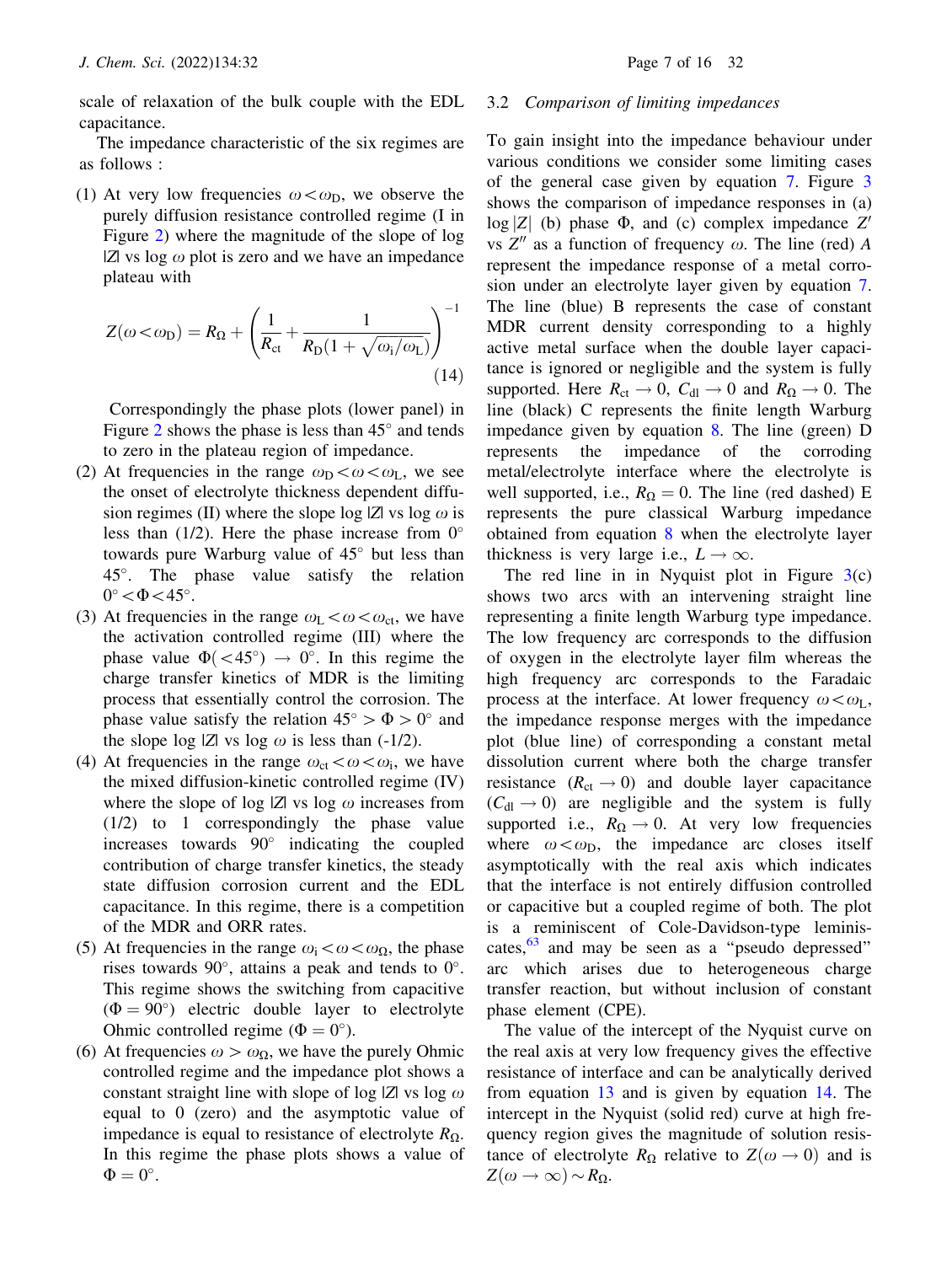

b Figure 3. Different limiting impedance characteristic as predicted by equation 13 in terms of (a) magnitude of impedance, (b) phase, and (c) complex impedance plots as function of frequency  $\omega$  (radians per second). Here A (red line)- impedance (Z) given by equation 7; B(blue line)-  $Z(R_{\text{ct}} \rightarrow 0, C_{\text{dl}} \rightarrow 0, R_{\Omega} \rightarrow 0)$ ; C(black line)- finite length Warburg  $(Z_{FLW})$ ; D(green line)- impedance of corroding system in presence of supporting electrolytes,  $Z(R_{\Omega} \rightarrow 0)$ ; E(dotted red line)- pure classical Warburg impedance. The physical parameters are :  $n_2 = 4$ ,  $F = 96500$  C mol<sup>-1</sup>,  $T =$ 293 K,  $R = 8.314$  JK<sup>-1</sup> mol<sup>-1</sup>,  $C_{st} = 0.24$  mol m<sup>-3</sup>,  $i_{st} = 9.6$ Am<sup>-2</sup>, D = 2.2 × 10<sup>-9</sup> m<sup>2</sup> s<sup>-1</sup>, L = 1.5 mm.

#### 3.3 Effect of electrolyte layer thickness

Figure 4 shows the effect of  $L$  on (a) magnitude (b) phase and (c) complex impedance in some limiting cases given by equation 13. At low frequency  $\omega < \omega_D$ , as L increases the corrosion becomes diffusion controlled and phase  $\Phi \rightarrow 45^{\circ}$  (blue line in Figure 4(b)). A thin layer shows more kinetic resistance controlled with  $\Phi \to 0$  (red line in Figure 4(b)). A transition from diffusion controlled to kinetic resistance controlled can be identified with the hump shape in the phase plot in low frequency (black line in Figure 4(b),  $L = 10$  $\mu$ m). These are typical of electrolyte layer thickness in experiments where maximum corrosion rate is observed, e.g. in iron  $L \sim 10 \ \mu m^{10}$  and for copper (covered with an acidic solution containing sulphate ions)  $L \sim 30 - 40 \ \mu m^{13}$ .

In the Nyquist plot Figure 4 (c) (red line) we observe that in thinner electrolyte layer the impedance shows only one arc typical of an RC-equivalent circuit response. The second arc at low frequency shrinks as we reduce the thickness of electrolyte. This suggest that corrosion in very thin electrolyte is more kinetic (Faradaic) controlled.

#### 3.4 Effect of Diffusion Coefficient of Oxygen

The value of diffusion coefficient of dissolved oxygen D, dissolved in electrolyte depends on concentration of salts like NaCl or  $Na<sub>2</sub>SO<sub>4</sub>$  and the temperature of solution. For example the order of oxygen diffusivities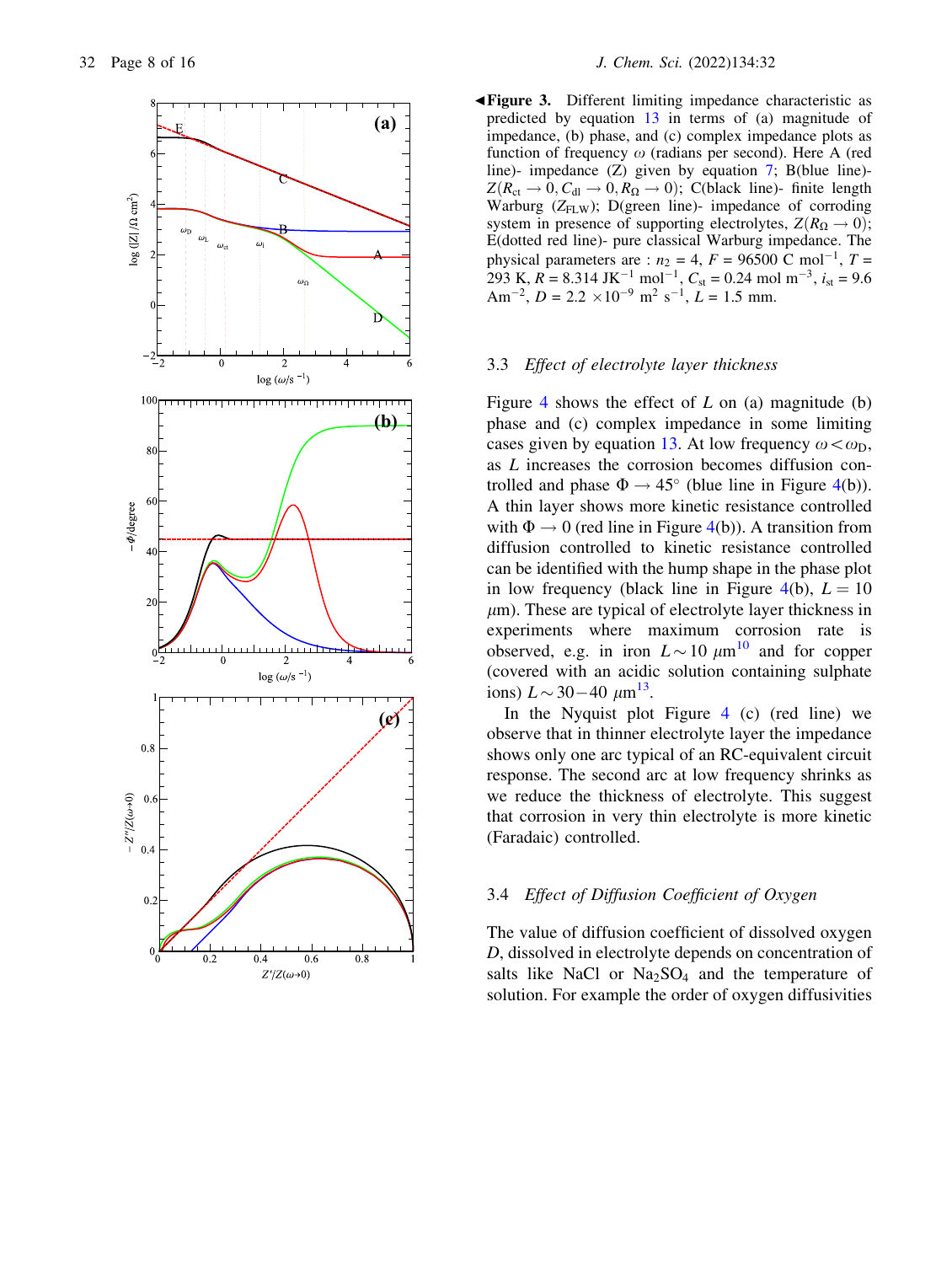



Figure 4. Comparison of various electrolyte thickness dependent limiting impedance of the model in (a) magnitude of impedance, (b) phase and (c) complex impedance plots. The physical parameters are:  $n_2 = 4$ ,  $F = 96500$  C  $mol^{-1}$ ,  $T = 293$  K,  $R = 8.314$  J K<sup>-1</sup> mol<sup>-1</sup>,  $C_{st} = 0.24$  mol  $m^{-3}$ ,  $D = 2.2 \times 10^{-9}$   $m^2$  s<sup>-1</sup>,  $i_{st} = 2.88$  A  $m^{-2}$ ,  $L(\mu m) = 1$ (red line), 10 (black line), 100 (blue line). Note that the solution resistance is calculated using  $R_{\Omega} = \rho(L/A)$  where  $\rho$  is the specific resistance of electrolyte, L is the thickness of electrolyte and A is the contact area of electrolyte with metal surface. Here  $\rho = 10 \text{ m}\Omega \text{ m}^{-1}$  and  $A = 1 \text{ mm}$ .

Figure 5. Effect of diffusion coefficient of oxygen on (a) magnitude of impedance, (b) phase and (c) complex impedance. The plots were generated with physical parameters:  $C_{\text{dl}} = 20 \ \mu\text{F}$  $cm^{-2}$ ,  $F = 96500 \text{ C}$  $mol^{-1}$ ,  $C_{st} = 0.24$  mol m<sup>-3</sup>,  $A = 1$  mm,  $\rho = 10^{-2} \Omega$  m,  $L = 0.1$ mm and  $i_{\text{st}} = 2.88 \text{ A m}^{-2}$ . Here  $D(\text{m}^2 \text{ s}^{-1}) = 2.2 \times 10^{-9}$  (blue line),  $3.2 \times 10^{-9}$  (red line),  $4.2 \times 10^{-9}$  (black line) respectively.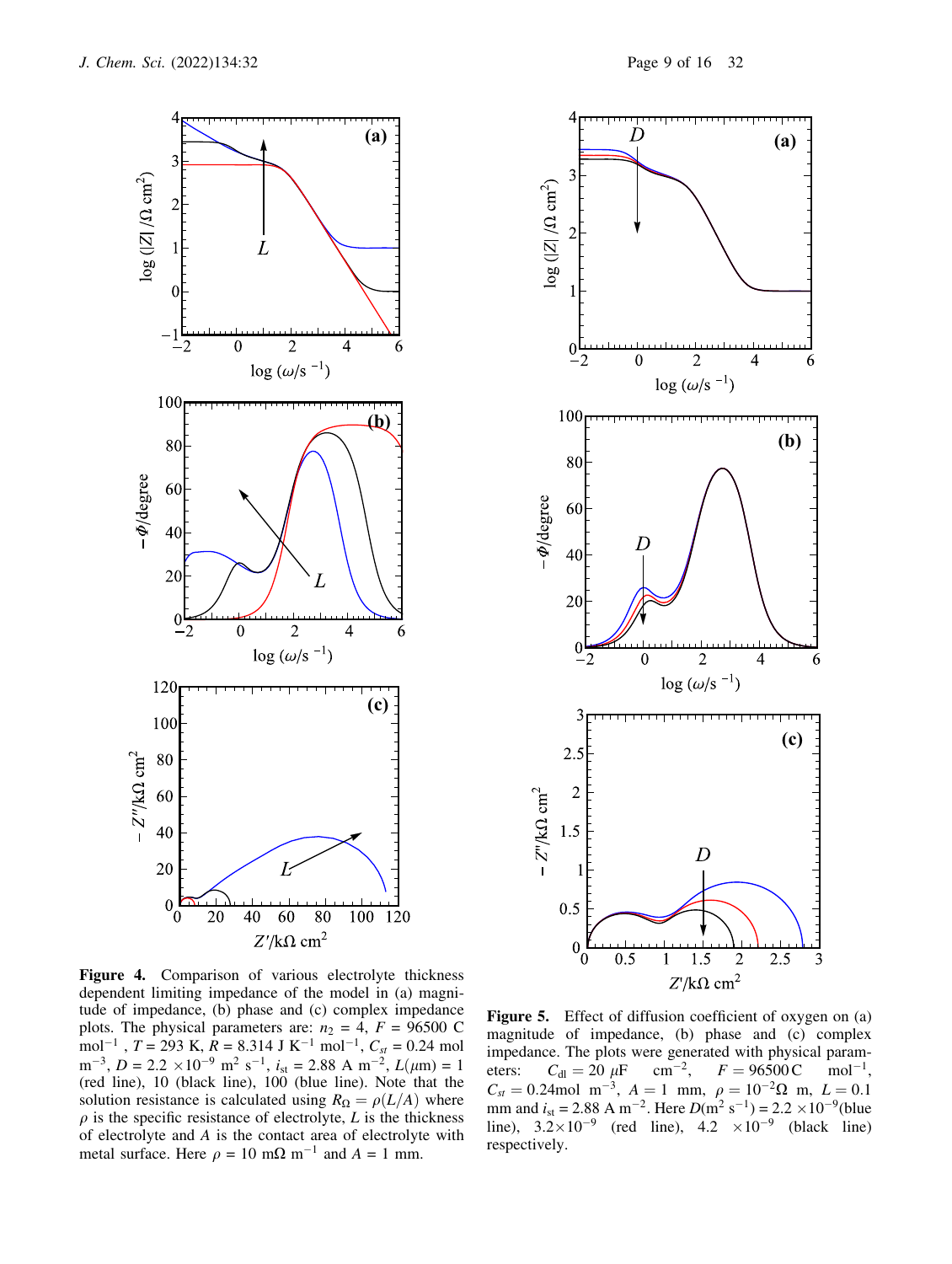are  $2.9 \times 10^{-5}$ ,  $3.5 \times 10^{-5}$ ,  $4.4 \times 10^{-5}$  cm<sup>2</sup>s<sup>-1</sup> for platinum electrode in 0.2, 0.1 and 0.05 kmol  $m<sup>3</sup>$  $Na<sub>2</sub>SO<sub>4</sub>,<sup>13</sup>$  respectively. In Figure 5 we observe that change of diffusion coefficient has effect only when  $\omega < \omega_i$ . The log |Z| vs log  $\omega$  plot shows that for frequencies  $\omega < \omega_D$  the value of |Z| decreases as we increase D. The phase plot in (b) shows a shift in phase-peak towards higher frequencies and simultaneous decrease in phase value indicating that increase in diffusion coefficient speeds up the transition from diffusion to kinetic Faradaic controlled regime. Thus change in  $D$  is found to affect both the finite electrolyte layer thickness and Faradaic regime at  $\omega_L < \omega < \omega_i$  and results in shrinking of the frequency regime as we increase D.

Figure  $5(c)$  shows that increasing D decreases the size of arc at low frequency because the frequency of onset of diffusion controlled cathodic reduction is shifted to higher value ( $\omega_D \propto D$ ) with a simultaneous decrease in the effective resistance since  $Z_{FLW} \propto 1/D$ . However there is no appreciable effect on the size of high frequency arc.

#### 3.5 Effect of steady state ORR current density

Figure 6 shows the effect of steady state ORR current density  $i_{st}$  on (a) magnitude (b) phase and (c) complex impedance plots given by equation 3. We observed that  $i_{st}$  has a huge effect on the mixed kinetic-diffusion, finite electrolyte thickness and purely diffusion controlled regimes. The electric double layer and the solution Ohmic regimes at frequencies  $\omega > \omega_i$  are least affected.

The magnitude of impedance plot (a) show that as we increase  $i_{st}$ , both the activation controlled  $(\omega_L < \omega < \omega_{\rm ct})$  and the mixed kinetic-diffusion controlled regions  $\omega_{\rm ct} < \omega < \omega_i$  is mitigated. For large  $i_{\rm st}$ the frequencies the regimes viz., diffusion control finite electrolyte layer regime, the activation controlled regime and mixed kinetic-diffusion regimes merge resulting in disappearance of intermediated impedance plateau (black line).

The phase (b) plots show that at low  $i_{st}$  the phase has a hump like feature with phase peak  $\Phi < 45^{\circ}$ . This feature changes to a step like feature with  $\Phi \rightarrow 45^{\circ}$ . The step or hump like phase behavior vanishes at higher values of  $i_{st}$ .

The Nyquist plot (c), at low  $i_{st}$  (blue line) shows two arcs. The arc in high frequency corresponding to Faradaic process is relatively larger in size than the



Figure 6. Effect of steady state oxygen reduction reaction current density on (a) magnitude of impedance, (b) phase and (c) complex impedance. The plots were generated with physical parameters:  $C_{\text{dl}} = 20 \mu\text{F cm}^{-2}$ ,  $F = 96500 \text{ C}$ mol<sup>-1</sup>,  $C_{\text{st}} = 0.24$  mol m<sup>-3</sup>,  $D = 2.2 \times 10^{-9}$  m<sup>2</sup> s<sup>-1</sup>,  $A = 1$ mm,  $\rho = 10^{-3} \Omega$  m,  $L = 0.1$  mm and  $i_{st}(A \text{ m}^{-2}) = 0.288$ (blue line), 2.88(red line), 28.8 (black line).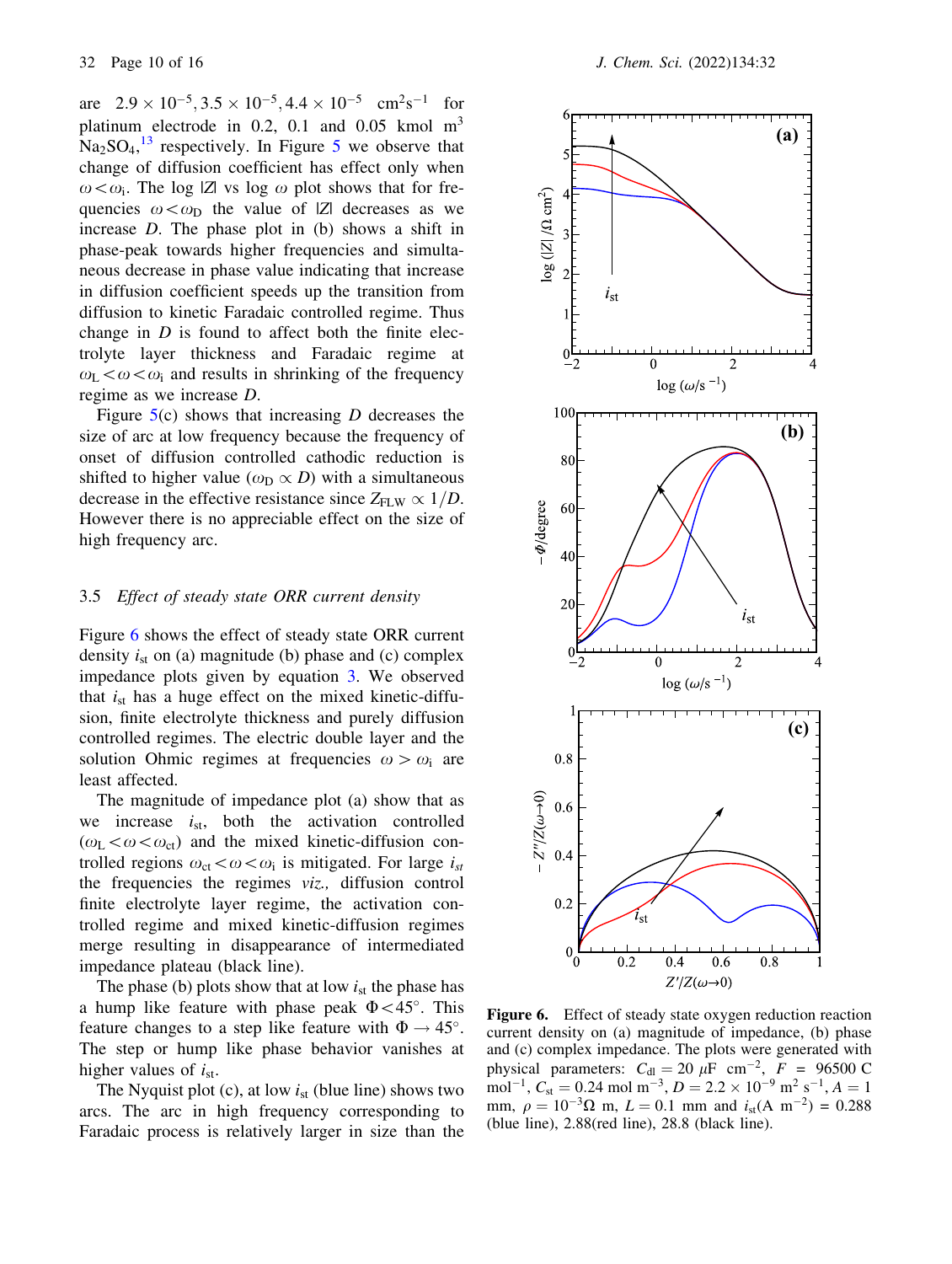

Figure 7. Impedance plots for system with high (red line) and low metal (blue line) dissolution current corresponding to  $R_{\rm ct} = 0.214 \text{ m}\Omega \text{ cm}^2$  and  $R_{\rm ct} \rightarrow \infty$  respectively. The plots are generated for the following physical parameters:  $n_2 = 4$ ,  $\alpha_{O_2/OH^-}$  = 0.95, F = 96500 C mol<sup>-1</sup>, T = 293 K, R = 8.314 J K<sup>-</sup> mol<sup>-1</sup>,  $C_{st}$  = 0.24 mol m<sup>-3</sup>,  $D = 2.2 \times 10^{-9}$  m<sup>2</sup> s<sup>-1</sup>,  $i_{st}$  = 100 A m<sup>-2</sup>,  $R_{\Omega} = 0$ , and  $L(\mu m) = 200$ .

low frequency one which corresponds to diffusion controlled regime. At higher  $i_{st}$  (red line) the diffusion controlled arc in low frequencies becomes larger in size than the Faradiac controlled arc with a small Warburg regime in between the two arcs. However, at very high  $i_{st}$  (black line) the two arcs merge indistinguishably into one large slightly skewed arc.

# 3.6 Effect of MDR Currents

Figure 7 shows the effect of anodic (MDR) rates on the impedance response of corroding metal. The change in MDR affects the Faradaic region where frequencies  $\omega < \omega_i$ . For a large metal dissolution current density where  $R_{ct} < R_D$  (red line), at  $\omega < \omega_L$ , the corrosion is diffusion controlled as exemplified by the the magnitude of slope of impedance plot approaching (1/2). The phase plot (b) shows an extended Warburg region towards low frequency with  $\Phi \rightarrow 45^{\circ}$  with a broad mixed controlled region in  $\omega_L < \omega < \omega_i$ . In the Nyquist plot we observe a leminiscate shaped response reminiscent of Cole-Davidson response. $63,64$ 

However at low metal dissolution current density where  $R_{\rm ct} > R_{\rm D}$  the impedance (blue line) show a small diffusion controlled regime at frequency  $\omega < \omega_L$ . The small hump in phase plot with phase peak value much less than  $45^{\circ}$  shows that the impedance is not purely Warburg controlled but is influence by the Faradiac process. The Nyquist plot (c) (blue line) show a combinations of two arcs. A regular arc is observed at frequency  $\omega > \omega_i$  due to coupling of the charge transfer resistance and the electric double layer capacitance and a skewed arc resulting due to the competition between Faradaic charge transfer and the diffusion of oxygen at low frequencies. Similar impedance responses are also observed in supported/ unsupported conditions in electrochemical system consisting electrodes with finite separation.<sup>54</sup>

# 3.7 Comparison with experiments

Figure 8 shows the comparison of theoretical impedance to the experimental data of copper, $14$  covered with a 1 M  $Na<sub>2</sub>SO<sub>4</sub>$  solution of different electrolyte layer thickness. The data was taken at pH 3 where the corrosion is oxygen diffusion limited (rate determining) coupled with ORR.<sup>14</sup> The parameters used to generate the theoretical plots with corresponding electrolyte layer thickness are listed in Table 1. The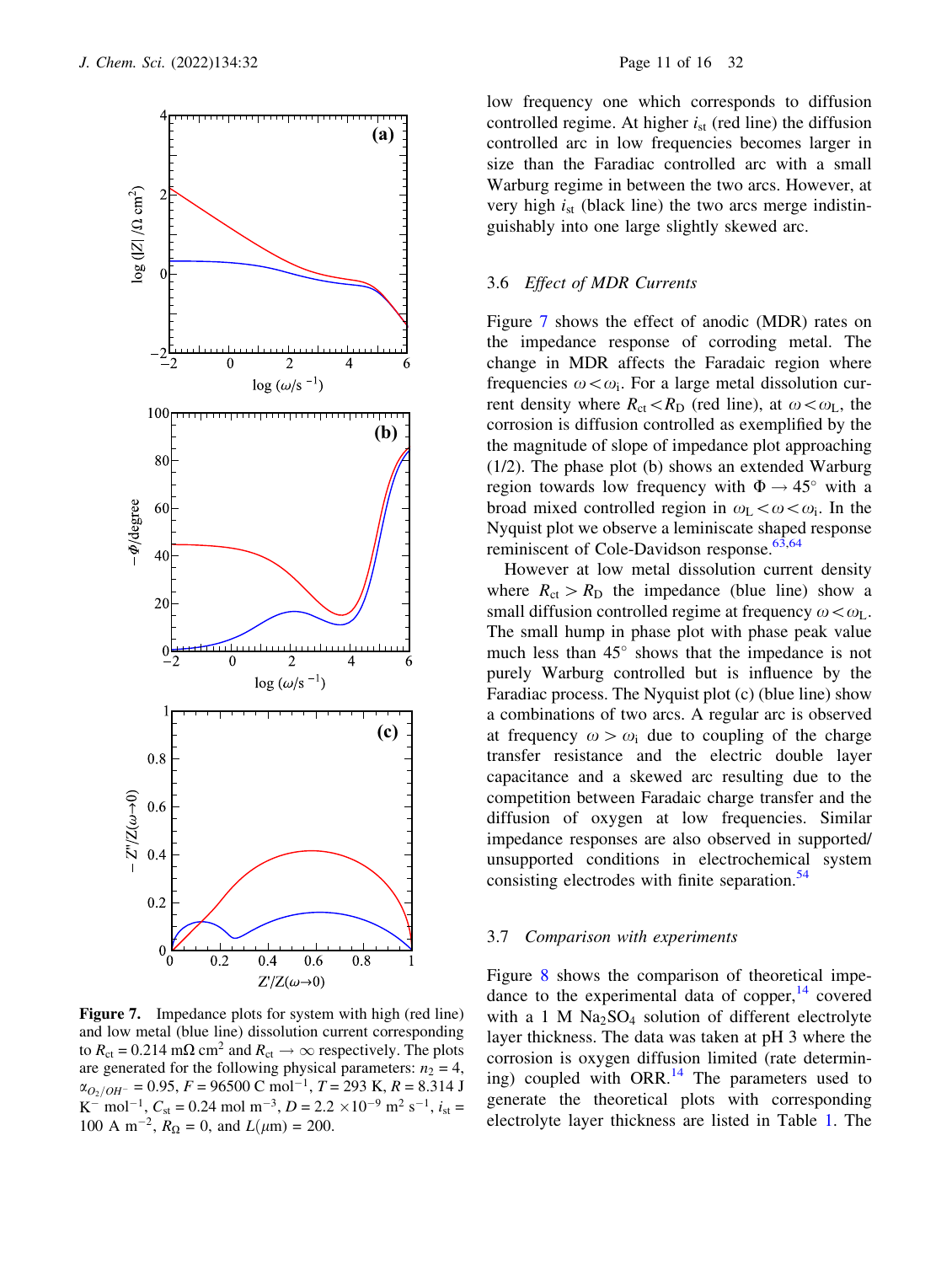

 $\blacktriangleleft$  Figure 8. Comparison of theory to the experimental data<sup>14</sup> of copper covered with a 1 M  $Na<sub>2</sub>SO<sub>4</sub>$  solution of pH 3 at different electrolyte layer thickness for a cell dimension length = 1 cm and breadth =  $0.01$  cm. Here  $\nu$  is the frequency and  $v = \omega/2\pi$ . The plots were generated using the following parameters:  $F = 96485$  C mol<sup>-1</sup>,<sup>14,16</sup>  $D = 2.3 \times 10^{-9}$  m<sup>2</sup> s<sup>-1</sup>,  $C_{\text{dl}} = 0.25 \,\mu\text{F cm}^{-2}$ ,  $n = 2$  with steady state current  $i_{st}$  show in Figure 9. In (a) and (b): navy blue line  $(L = 740 \,\mu\text{m})$ , green line  $(L = 420 \,\mu\text{m})$  and dotted black line  $(L = 200 \mu m)$ . In (c) and (d): black line  $(L = 40 \,\mu\text{m})$ , red line  $(L = 20 \,\mu\text{m}$  and blue line  $(L = 10 \,\mu\text{m}).$ 

Table 1. Physical parameters for impedance spectra in Figure 8.

| Figure        | L<br>$(\mu m)$ | $i_{st}$<br>$(A m^{-2})$ | $R_{\rm ct}^{-1}$<br>$(\Omega^{-1}m^{-2})$ |
|---------------|----------------|--------------------------|--------------------------------------------|
| $8(a) \& (b)$ | 740            |                          | 10                                         |
|               | 420            |                          | 20                                         |
|               | 200            | 3                        | 25                                         |
| $8(c) \& (d)$ | 40             | 5                        | 35                                         |
|               | 20             |                          | 10                                         |
|               | 10             | 15                       | 5                                          |

data are for (i) thick electrolyte layer where  $L(\mu m) =$ 740, 420, 200 and (ii) thin electrolyte layer with thickness  $L(\mu m) = 40, 20, 10,$  respectively. The impedance shows reasonable agreement but deviation from theoretical model predictions are seen. The deviation is larger for thick (Figure  $8(a)$  and (b)) electrolyte layer than for thin electrolyte layer (Figure  $8(c)$  and (d)). The phase plots show more sensitivity to the change in electrolyte layer thickness. The data in agreement with theoretical prediction shows at high frequencies  $(\omega_i < \omega < \omega_\Omega)$  there is phase peak which results from the competition between Ohmic resistance of the solution and the electric double layer capacitance. However the theoretical phase plots overestimates the magnitude of phase. This is may be due to non inclusion of surface heterogeneity or roughness,<sup>65,66</sup> pH effects and oxide formation in the process of corrosion. It must be noted that the electrodes prepared in Ref. $^{14}$  are heterogeneous in nature due to polishing with 2000 grit SiC paper. It is known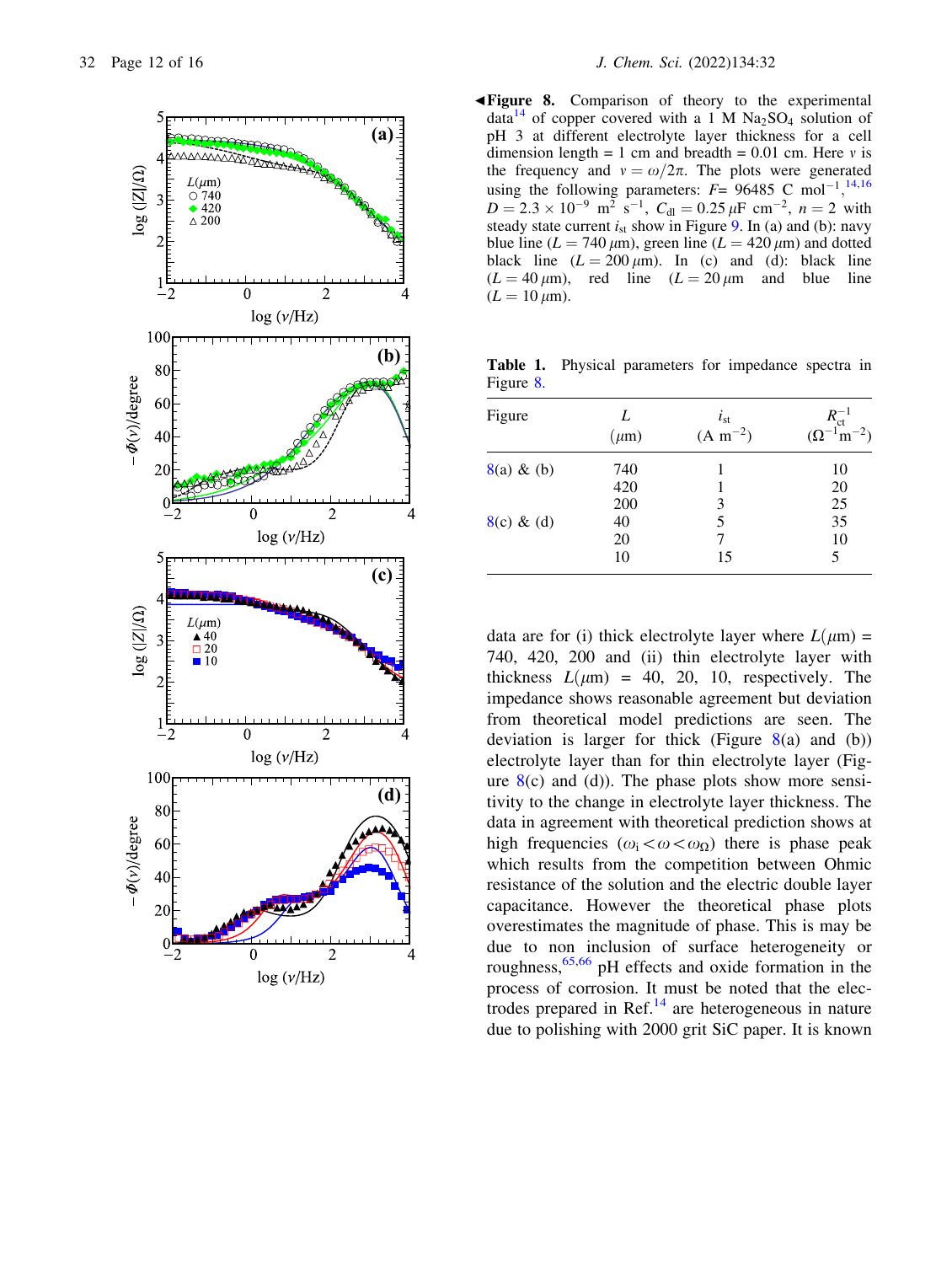

Figure 9. Plots of corrosion current rates and steady state current as a function of electrolyte layer thickness of Figure 8.

that heterogeneity, $65$  and polishing of the electrode surface affect the shape of EIS spectra. $31,32,66$  Here, our model is for a homogeneous surface under uniform corrosion and hence due to non-inclusion of surface heterogeneity the deviations of theoretical curves from the experimental data are seen.

Figure 9 shows plot of corrosion rate and steady state current (obtained from fitting) as a function of thickness of electrolyte  $i_{corr}$  is estimated form employing the Stern-Geary equation,  $17,67$ 

$$
i_{\text{corr}} = k/R_{\text{ct}} \tag{15}
$$

with  $k = 10$  mV and  $R_{ct}$  obtained from fitting. The steady state current  $i_{st}$  (indicated by blue line) show an exponential fall in current behavior with increase in thickness of electrolyte. The corrosion current (indicated by red line) show a maximum corrosion rate for 40  $\mu$ m thick electrolyte layer. This is in agreement with earlier experimental studies of diffusion limited current density and electrolyte film thickness (see Figure 7 and 8 in Ref.<sup>13</sup>) where the observation of maximum corrosion rate so called ''critical thickness'' for copper was found to be approximately 40  $\mu$ m. Further comparison of experimental impedance data of Pt electrode was made and reasonable agreement was also found (see Figure S2, Supplementary Information).

#### 4. Conclusions

In summary a model for the impedance of atmospheric corrosion of metal in contact with a thin electrolyte layer under pseudo-steady state has been developed. A detailed analysis of influence of thickness of electrolyte layer, diffusion of oxygen and cathodic and anodic rates has been carried out. The impedance spectra and its frequency response corroding metal in contact with a thin electrolyte layer show the following six regimes: (i) diffusional resistance controlled regime, (ii) electrolyte film thickness controlled, (iii) activation controlled, (iv) mixed diffusion and kinetic controlled, (v) electric double layer regime and (vi) purely Ohmic solution regime. These regimes are characterized by five characteristic frequencies viz.,  $\omega_{\text{D}}, \omega_{\text{L}}, \omega_{\text{ct}}, \omega_{\text{i}}$  and  $\omega_{\Omega}$ . The impedance phase characteristics shows the following values associated with the above six regimes: (i)  $\Phi = 0^\circ$ , (ii)  $0^\circ < \Phi \rightarrow 45^\circ$ ,<br>(iii)  $45^\circ > \Phi \rightarrow 0^\circ$ , (iv)  $0^\circ < \Phi \rightarrow 90^\circ$ , (v) (iv)  $0^{\circ} < \Phi \rightarrow 90^{\circ}$ , (v)  $90^{\circ} > \Phi \rightarrow 0^{\circ}$ , and (vi)  $\Phi = 0^{\circ}$ . The model presented here establishes the following points for corrosion of metal in contact with a thin electrolyte layer:

- The initial process of metal corrosion in contact with a thin electrolyte layer is a coupled heterogeneous charge transfer-diffusion system due to competition of the two processes viz., MDR and ORR.
- When the electrolyte film thickness is larger than the diffusion layer thickness, the rate of corrosion is the diffusion-limited. This observation is in agreement with Tomashov model of atmospheric corrosion of metal $9$  whereas for thin electrolyte layer film the rate of corrosion is charge transfer limited.
- Impedance analysis can easily distinguish the onset and the transition from charge transfer to diffusion limited regimes and their identifies the characteristic frequencies.
- The comparison of theory with copper corrosion of data $13$  suggest that maximum corrosion can takes place at a critical thickness which induce a change from diffusion controlled to Faradaic control and physically corresponds to moist-wet transition. However, the possible role of the surface morphology of the metal surface cannot be ignored in interpretation of the rates of corrosion.

Finally, the novelty of the model presented lies in the fact that unlike experimental studies employing weight loss methods or Tafel polarization methods, it can help study the initial stages of corrosion in presence of mass transfer effects and determine the rate of corrosion. Also, electrochemical impedance spectroscopy, being a non-invasive experimental technique, it may be used to study corrosion without loss of material. Furthermore experimental studies employing equivalent circuit model without any physical basis, may be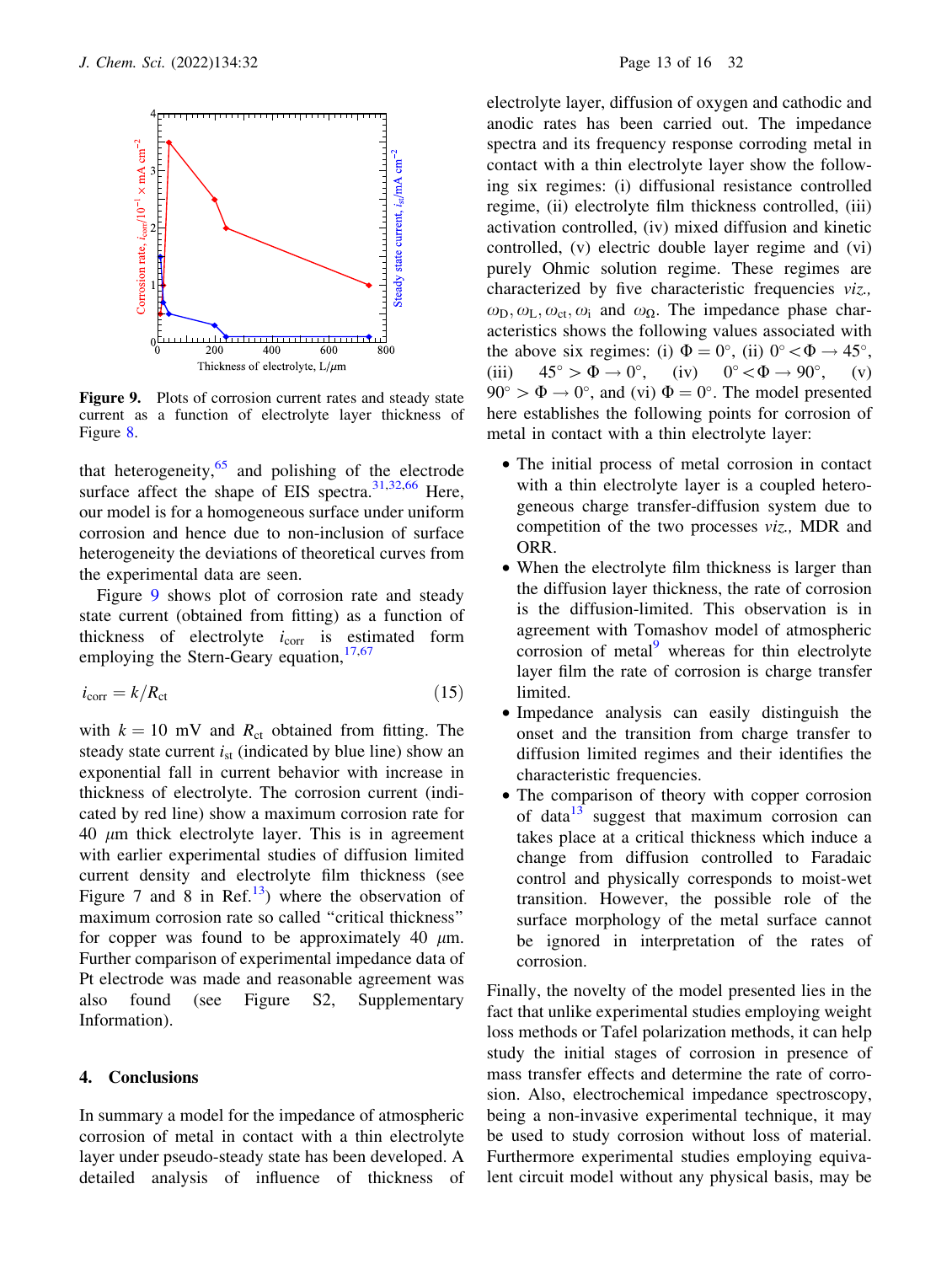replaced with the theoretical description provided here for corrosion of metal in contact with thin electrolyte layer. The analytical results are derived rigorously solving the pertinent governing equation and the boundary conditions and it provides a clear physical picture of all the process taking place in atmospheric corrosion of metal in contact with a thin electrolyte. The model also identify the multi-regime aspect of corrosion using impedance technique in one study. Furthermore various electrochemical components viz., charge transfer resistance, diffusional resistance, ohmic resistance, EDL capacitance related to physical mechanism, dimensions and conditions pertaining to corroding system can be obtained from the model. However, since atmospheric corrosion of metal under a thin electrolyte film is a complex multi-scale and multi-physics phenomena involving natural convection<sup>21,22</sup> in the thin electrolyte film, change in pH and surface morphology<sup>31,32,66,68,69</sup> coupled with a complex multi-step ORR reaction pathway the study of corrosion is far from complete. A proper theoretical study that may account these effects is still lacking. The study of these problems is beyond the scope of present paper and will be presented elsewhere.

### Supplementary Information (SI)

Supplementary Information is available at www.ias.ac.in/chemsci.

# Acknowledgements

MBS acknowledges the DST, New Delhi, India for the award of DST Inspire Faculty. MBS also acknowledges CSIRO (Australia) where initial part of research was carried out as Visiting Scientist.

#### **Declarations**

Conflict of interest The authors declare no competing financial/commercial interest.

# References

- 1. Cole I S, Azmat N S, Kanta A and Venkatraman M S 2009 What really controls the atmospheric corrosion of zinc? Effect of marine aerosols on atmospheric corrosion of zinc Int. Mater. Rev. 54 117
- 2. Cole I S, Muster T H, Azmat N S, Venkatraman M S and Cook A 2011 Multiscale modelling of the corrosion of metals under atmospheric corrosion Electrochim. Acta 56 1856
- 3. Gunasegaram D R, Venkatraman M S and Cole I S 2014 Towards multiscale modelling of localised corrosion Inter. Mat. Rev. 59 84
- 4. Simillion H, Dolgikh O, Terryn H and Deconinck J 2014 Atmospheric corrosion modeling Corr. Rev. 32 73
- 5. McCafferty E 2010 Introduction to Corrosion Science (Springer: New York) p. 8
- 6. Muster T H, Bradbury A, Trinchi A, Cole I S, Markley T, Lau D, Dligatch S, Bendavid A and Martin P 2011 The atmospheric corrosion of zinc: The effects of salt concentration, droplet size and droplet shape Electrochim. Acta 56 1866
- 7. Leygraf C, Wallinder I.O, Tidblad J and Graedel T 2016 Atmospheric Corrosion (Wiley: Hoboken) p. 22
- 8. Schweitzer P A 2007 Fundamentals of Metallic Corrosion: Atmospheric and Media Corrosion of Metals (CRC Pres: Taylor and Francis group) p. 39
- 9. Tomashov N D 1964 Development of the electrochemical theory of metallic corrosion Corros. 20 7t
- 10. Stratmann M and Streckel H 1990 On the atmospheric corrosion of metals which are covered with thin electrolyte layers- I. Verification of the experimental technique Corros. Sci. 30 681
- 11. Stratmann M and Streckel H 1990 On the atmospheric corrosion of metals which are covered with thin electrolyte layers- II. Experimental results Corros. Sci. 30 697
- 12. Stratmann M, Streckel H, Kim T and Crockett S 1990 On the atmospheric corrosion of metals which are covered with thin electrolyte layers- III. Measurements of polarization curves on metal surfaces which are covered by thin electrolyte layers Corros. Sci. 30 715
- 13. Tsuru T, Nishikata A and Wang J 1995 Electrochemical studies on corrosion under a water film Mater. Sci. Eng. A 198 161
- 14. Nishikata A, Ichihara Y and Tsuru T 1995 An application of electrochemical impedance spectroscopy to atmospheric corrosion study Corros. Sci. 37 897
- 15. Nishikata A, Ichihara Y and Tsuru T 1996 Electrochemical impedance spectroscopy of metals covered with a thin electrolyte layer Electrochem. Acta 41 1057
- 16. Nishikata A, Ichihara Y, Hayashi Y and Tsuru T 1997 Influence of electrolyte layer thickness and pH on the initial stage of the atmospheric corrosion of iron J. Electrochem. Soc. 144 1244
- 17. Shi Y, Tada E and Atsushi Nishikata A 2015 A method for determining the corrosion rate of a metal under a thin electrolyte film J. Electrochem. Soc. 162 C135
- 18. Nishikata A, Yamashita Y, Katayama H, Tsuru T, Usami A, Tanabe K and Mabuchi H 1995 An electrochemical impedance study on atmospheric corrosion of steel in a cyclic wet-dry conditions Corros. Sci. 37 2059
- 19. Chung K W and Kim K B 2000 A study of the effect of concentration build-up of electrolyte on the atmospheric corrosion of carbon steel during drying Corros. Sci. 42 517
- 20. Frankel G S, Stratmann M, Rohwerder M, Michalik A, Maier B, Dora J and Wicinski M 2007 Potential control under thin aqueous layers using a Kelvin Probe 2007 Corros. Sci. 49 2021
- 21. Liu C, Srinivasan J and Kelly R G 2017 Electrolyte film thickness effects on the cathodic current availability in a galvanic couple J. Electrochem. Soc. 164 C845
- 22. Katona R M, Carpenter J C, Knight A W, Marshall R S, Nation B L, Schindelholz E J, Schaller R F and Kelly R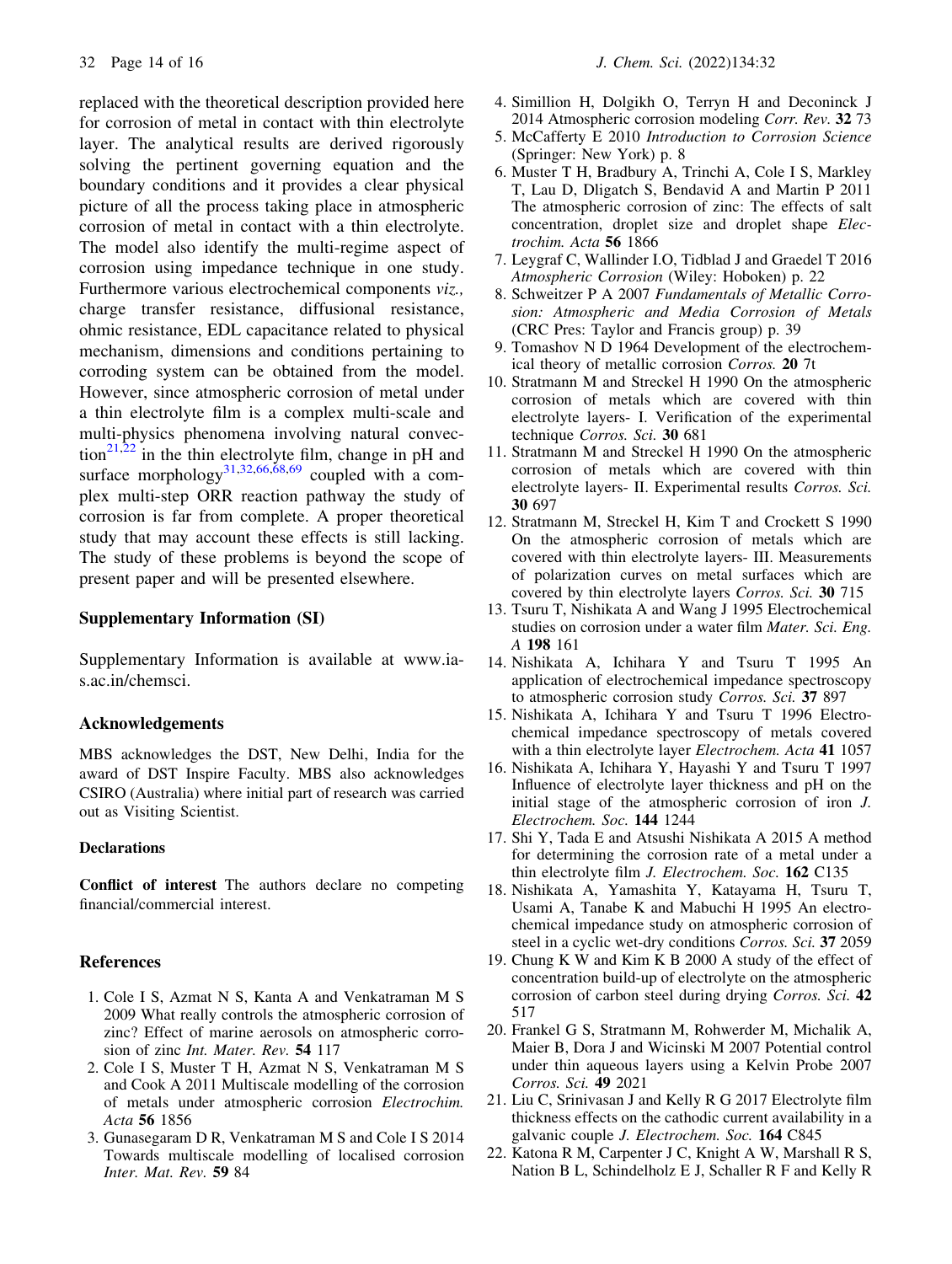G 2021 Natural convection boundary layer thickness at elevated chloride concentrations and temperatures and the effects on a galvanic couple J. Electrochem. Soc. 168 031512

- 23. Zhang S H and Lyon S B 1994 Anodic process on iron covered by thin dilute electrolyte layer (II) A. C. impedance measurements Corros. Sci. 36 1309
- 24. Zhang T, Chen C, Shao Y, Meng G, Wang F, Li X and Dong C 2008 Corrosion of pure magnesium under thin electrolyte layers Electrochim. Acta 53 7921
- 25. Liao X, Cao F, Zheng L, Liu W, Chen A, Zhang J and Cao C 2011 Corrosion behaviour of copper under chloride-containing thin electrolyte layer Corros. Sci. 53 3289
- 26. Liu W, Cao F, Chen A, Chang L, Zhang J and Cao C 2010 Corrosion behaviour of AM60 magnesium alloys containing Ce or La under thin electrolyte layers. Part 1: Microstructural characterization and electrochemical behaviour Corros. Sci. 52 627
- 27. Cheng Y L, Zhang Z, Cao F H, Li J F, Zhang J Q, Wang J M and Cao C N 2004 A study of the corrosion of aluminum alloy 2024-T3 under thin electrolyte layers Corros. Sci. 46 1649
- 28. Xing S, Li Y, Wu J and Yan Y 2010 Electrochemical methods study on corrosion of 5% Al-Zn alloy-coated steel under thin electrolyte layers Mater. Corros. 61 428
- 29. Xiao K, Dong C F, Luo H, Lui Q and Li X G 2012 Investigation on the electrochemical behaviour of copper under  $HSO_3^-$  containing thin electrolyte layers Int. J. Electrochem. Sci. 7 7503
- 30. Huang H, Guo X, Zhang G and Dong Z 2011 Effect of direct current electric field on atmospheric corrosion behaviour of copper under thin electrolyte layer Corros. Sci. 53 3446
- 31. Ingelgem Y V, Hubin A and Vereecken J 2008 Application of multisine impedance spectroscopy, FE-AES and FE-SEM to study the early stages of copper corrosion Electrochim. Acta 53 7523
- 32. Ingelgem Y V, Tourwe E, Vereecken J and Hubin A 2008 Application of multisine impedance spectroscopy, FE-AES and FE-SEM to study the early stages of copper corrosion Electrochim. Acta 53 7523
- 33. El-Feki A A, Broadbridge P and Walter G W 1999 Exact solutions of potentiostatic current transients for a corrosion reaction under mixed charge transfer and diffusion control Math. Comput. Modell. 29 27
- 34. El-Feki A A, Broadbridge P and Walter G W 1999 Potential Transients for an electrochemical corrosion reaction under constant current conditions Math. Comput. Modell. 30 111
- 35. Cruz R P V, Nishikata A and Tsuru T 1998 Pitting corrosion mechanism of stainless steels under wet-dry exposure in chloride-containing environment Corros. Sci. 40 125
- 36. den Steen N V, Simillion H, Dolgikh O, Terryn H and Deconinck J 2016 An integrated modeling approach for atmospheric corrosion in presence of a varying electrolyte film Electrochim. Acta 187 714
- 37. Venkatraman M S, Cole I S and Emmanuel B 2011 Model for corrosion of metals covered with thin

electrolyte layers: Pseudo-steady state diffusion of oxygen Electrochim. Acta 56 7171

- 38. Venkatraman M S, Cole I S and Emmanuel B 2011 Corrosion under a porous layer: A porous electrode model and its implications for self-repair Electrochim. Acta 56 8192
- 39. Gabriel I B, Venkatraman M S, Cole I S, Moorthy C G and Emmanuel B 2011 Metallic corrosion under a thin electrolyte layer controlled by oxygen diffusion: depressed nyquist arcs without the constant phase element, CSIRO e-publication, Manuscript/Document Number EP106760
- 40. Gabriel I B, Venkatraman M S, Cole I S and Emmanuel B (2011) Model for corrosion of metals covered with thin electrolyte layers: Pseudo- steady state diffusion of oxygen Electrochim. Acta 56 7171
- 41. Venkatraman M S, Bosco I G, Cole I S and Emmanuel B 2011 Models for corrosion of metals under thin electrolyte layers ECS Trans. 35 1
- 42. Dolgikh O, Bastos AC, Oliveira A, Dan C and Deconinck J 2016 Influence of the electrolyte film thickness and NaCl concentration on the oxygen reduction current on platinum Corros. Sci. 102 338
- 43. Simillion H, den Steen N V, Terryn H and Deconinck J 2016 Geometry influence on corrosion in dynamic thin film electrolytes Electrochim. Acta 209 149
- 44. Thebault F, Vuillemina B, Oltra R, Ogle K and Allely C 2008 Investigation of self-healing mechanism on galvanized steels cut edges by coupling SVET and numerical modeling Electrochim. Acta 53 5226
- 45. Thebault F, Vuillemin B, Oltra R, Allely C and Ogle K 2011 Modeling bimetallic corrosion under thin electrolyte films Corros. Sci. 53 201
- 46. Koushik B G, den Steen N V, Mamme M H, Van Ingelgem Y and Terryn H 2021 Review on modelling of corrosion under droplet electrolyte for predicting atmospheric corrosion rate J. Mater. Sci. Tech. 62 254
- 47. Saeedikhani M and Blackwood D J 2020 Finite element method for thin film corrosion modelling: Where we advanced and where we would like to advance? Corros. Mater. Degrad. 1 273
- 48. Cole I S 2017 Recent progress and required developments in atmospheric corrosion of galvanised steel and zinc Materials 10 1288
- 49. Oldham K B and Myland J C 1994 Fundamentals of Electrochemical Science (Academic Press Inc., San Diego, CA) p. 175
- 50. Smith J M, Ness H C V and Abbott M 2017 Introduction to Chemical Engineering Thermodynamics (McGraw-Hill Companies) p. 614
- 51. Garcia H E and Gordon L I 1992 Oxygen solubility in seawater: Better fitting equations *Limnol. Oceanogr*. 37 1307
- 52. Bard A J and Faulkner L R 2001 Electrochemical Methods, Fundamentals and Applications (Wiley) p. 99
- 53. Calvo E J 2014 The kinetics of oxygen electroreduction: A long way from iron rust to lithium-air batteries Mater. Corr. 65 4